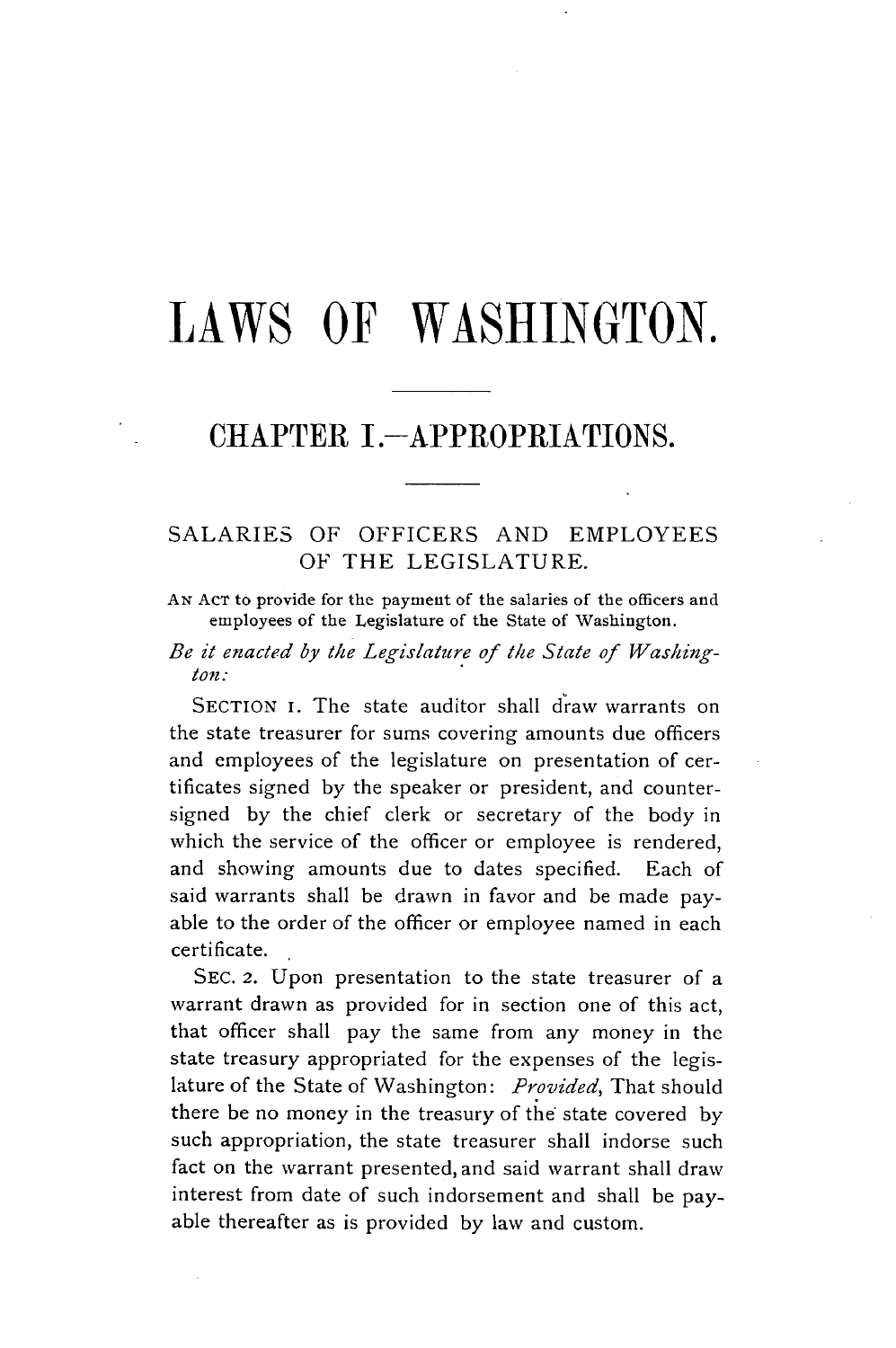#### 4 SESSION LAWS, **1889-90.**

**SEC. 3.** Whereas, an emergency exists for the operation of the provisions of section[s] one and two, therefore, this act shall take effect and be in force from and after its passage and approval **by** the governor.

Approved December lo, 1889.

## **LEGISLATIVE EXPENSES.**

**AN AcT** making appropriations for the expenses of the first Legislature of the State of Washington.

## *Be it enacted by the Legislature of the State of Washington.,*

**SECTION** i. That there be and is hereby appropriated out of any money in the treasury of the state, not otherwise appropriated, the sum of one hundred and forty thousand dollars, or so much thereof as may be necessary to pay the per diem and mileage of the members of the present session of the legislature of the State of Washington, and the other expenses of this session.

SEC. 2. This act shall take effect and be in force from and after its passage and approval **by** the governor.

Approved December 1o, 1889.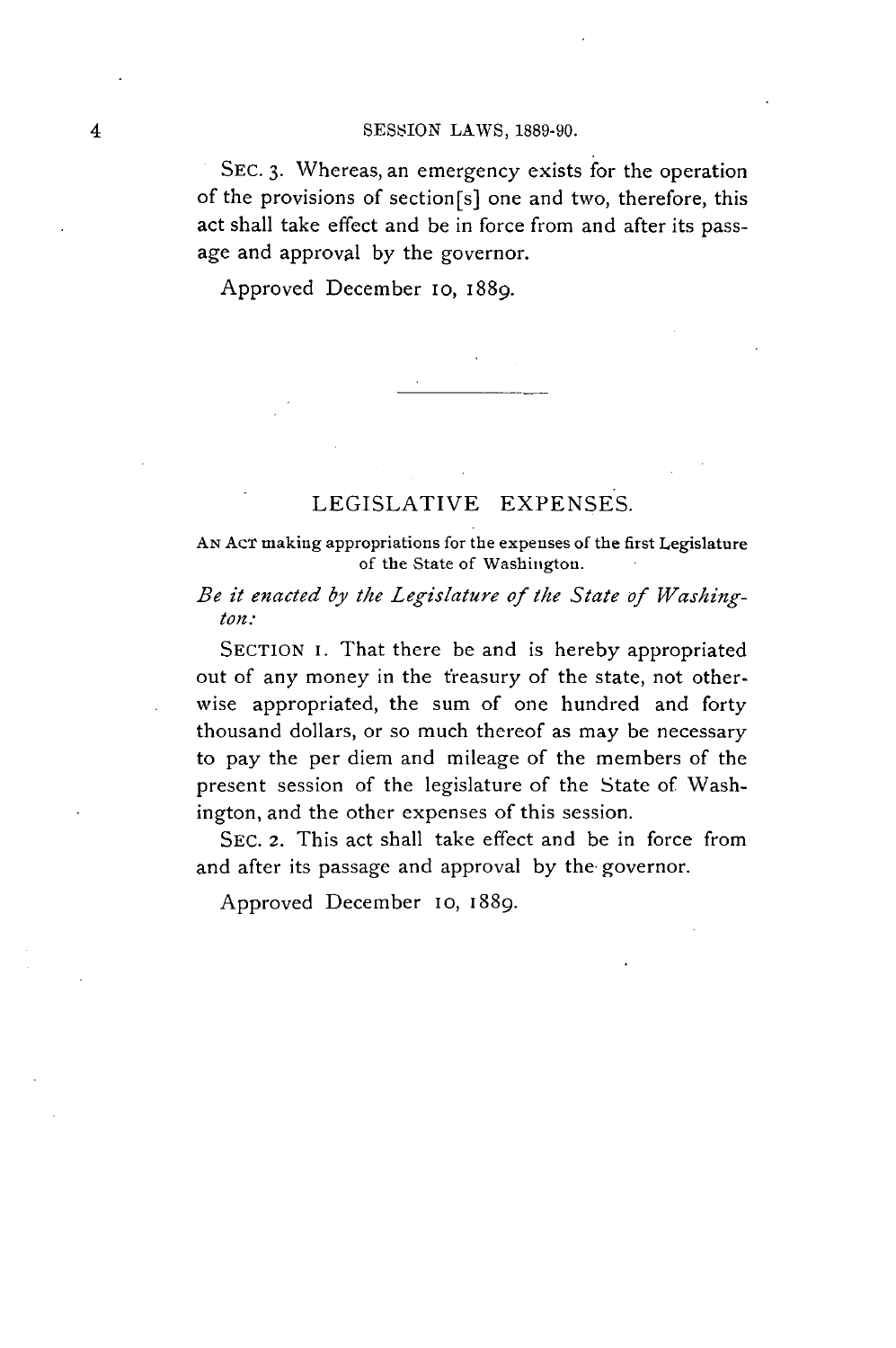## APPROPRIATION TO **THOS.** M. REED **AND** OTHERS.

#### **AN AcT for the relief of Thomas M. Reed, Robert Frost and H. B.** McElroy.

## *Be it enacted by the Legislature of the State of Washington:*

**SECTION** i. That the sum of two thousand five hundred and forty-four dollars (\$2,544) be and the same is hereby appropriated out of any money in the state treasury not otherwise appropriated, for the relief of Thomas M. Reed, Robert Frost and H. B. McElroy for money advanced and paid out in enlarging the capitol building at Olympia, and in refitting and furnishing the same for the use of the constitutional convention and the state legislature.

SEC. **2.** The state auditor is hereby authorized and instructed to draw a warrant on the state treasurer for said sum in favor of the said Thomas M. Reed, Robert Frost and H. B. McElroy, and the state treasurer is directed to pay said warrant out of any funds in said treasury not otherwise appropriated.

**SEc. 3.** This act shall take effect and be in force from and after its passage.

Approved January **20, 1890.**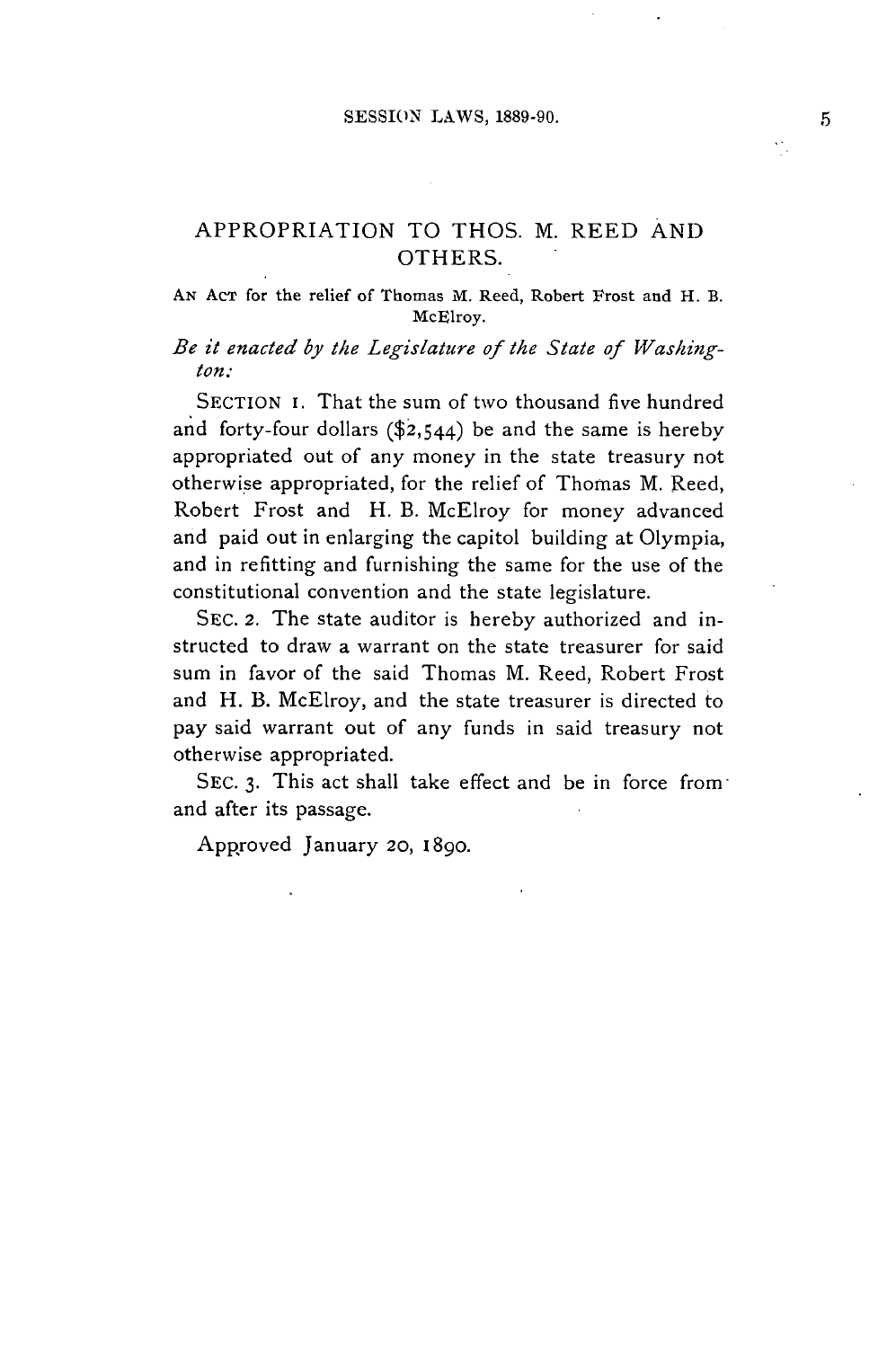## PAYMENT OF MEMBERS OF THE **LEGISLA-**TURE.

**AN AcT entitled An act to provide for the payment of members of the Legislature of the State of Washington, and declaring an emergency.**

#### *Be it enacted by the Legislature of the State of Washington.\**

**SECTION** I. That the state auditor is hereby directed to draw warrants on the state treasurer for the mileage and daily pay of members of the legislature on presentation of certificates showing amounts due for miles traveled and services rendered to dates specified. The certificates shall be signed **by** the speaker or president, and countersigned **by** the chief clerk or secretary, respectively, of the body to which the members belong. The warrants shall be in favor of and payable to the order of the persons named in said certificates.

SEC. 2. Upon presentation of a warrant drawn as provided for in section one of this act, to the state treasurer, that officer shall pay the same out of any money in the treasury of the state appropriated for the expenses of the **legislature** of the State of Washington: *Provided, That* should there be no money in the state treasury covered by such appropriation, the state treasurer shall indorse such fact on the warrant presented, and said warrant shall draw interest from the date of such presentation and indorsement, and shall be payable thereafter in the manner provided **by** existing law and custom.

**SEC. 3.** Whereas, there is no provision of law for the payment of the mileage and per diem of legislators, therefore, an emergency exists, and this act shall take effect and be in force from and after its passage and approval **by** the governor.

Approved December **13, 1889.**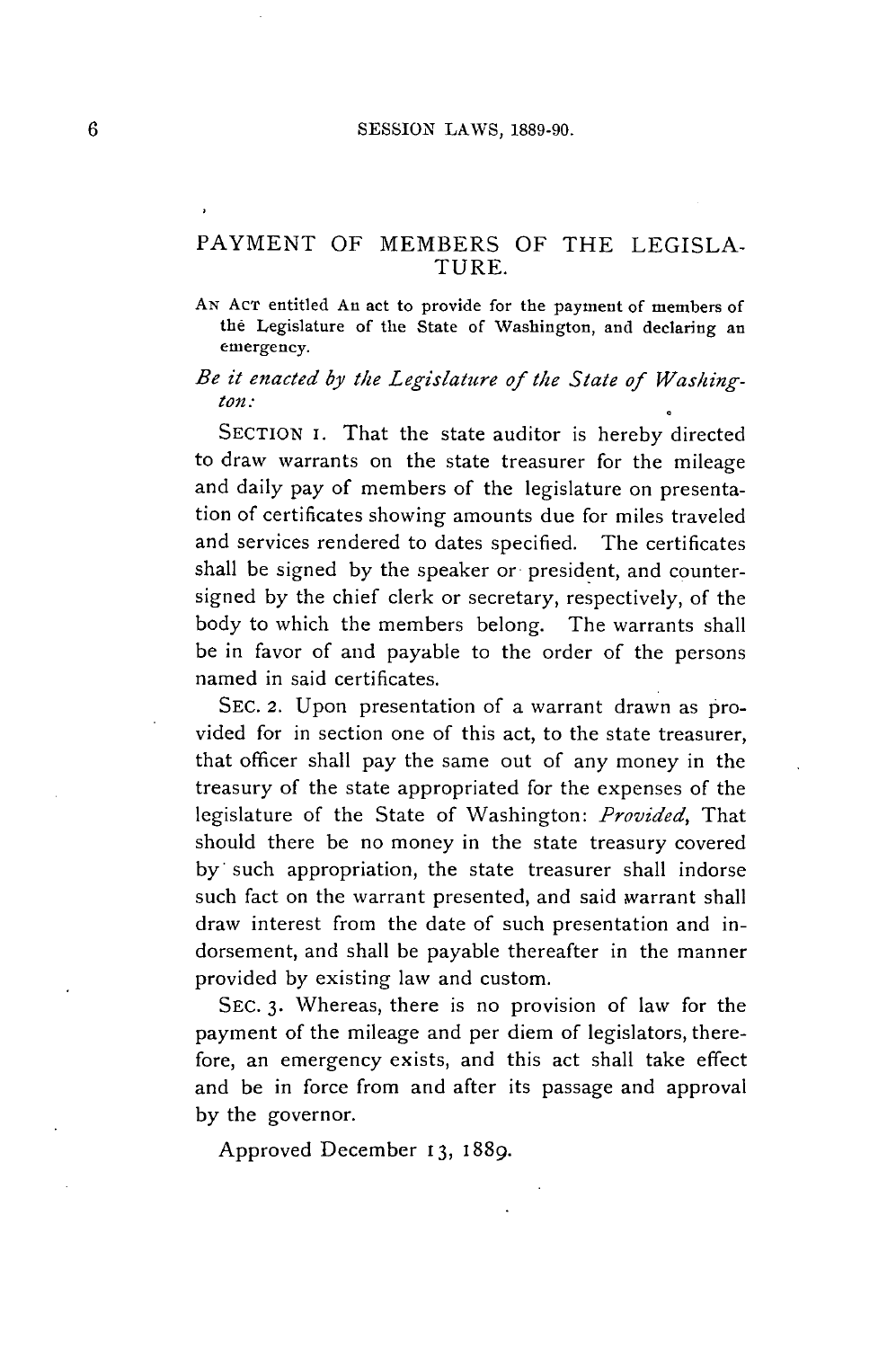#### **INSANE ASYLUM AT** STEILACOOM.

**AN AcT** to appropriate money to pay deficiencies for supplies furnished for the Hospital of the Insane, at Fort Steilacoom, State of Washington.

*Be it enacted by the Legislature of the State of Washington:*

**SECTION** I. That there be and is hereby appropriated out of the state treasury, from funds not otherwise appropriated, for the use of the Hospital for the Insane, at Fort Steilacoom, for pay of deficiencies for supplies purchased **by** the trustees of said hospital, the sum of twenty thousand dollars. The said sum paid under this act, or so much thereof, to be only paid when certified as correct **by** said board of trustees, and audited **by** the state auditor.

**SEc.** 2. This act to take effect and be in force from and after its passage and approval **by** the governor.

Approved December 20, 1889.

#### APPROPRIATION FOR **SCHOOL** FOR **DEFECT-**IVE **YOUTH.**

**AN ACT** appropriating money for the support of the Washington School for Defective Youth.

*Be it enacted by the Legislature of the State of Washington:*

SECTION I. That there be and hereby is appropriated out of any money in the state treasury not otherwise appropriated, the sum of twelve thousand and ninety dollars **(\$12,090)** to defray the expenses of the Washington School for Defective Youth from the first day of April, **A. D.** 1890, to the first day of April, **A. D. 1891,**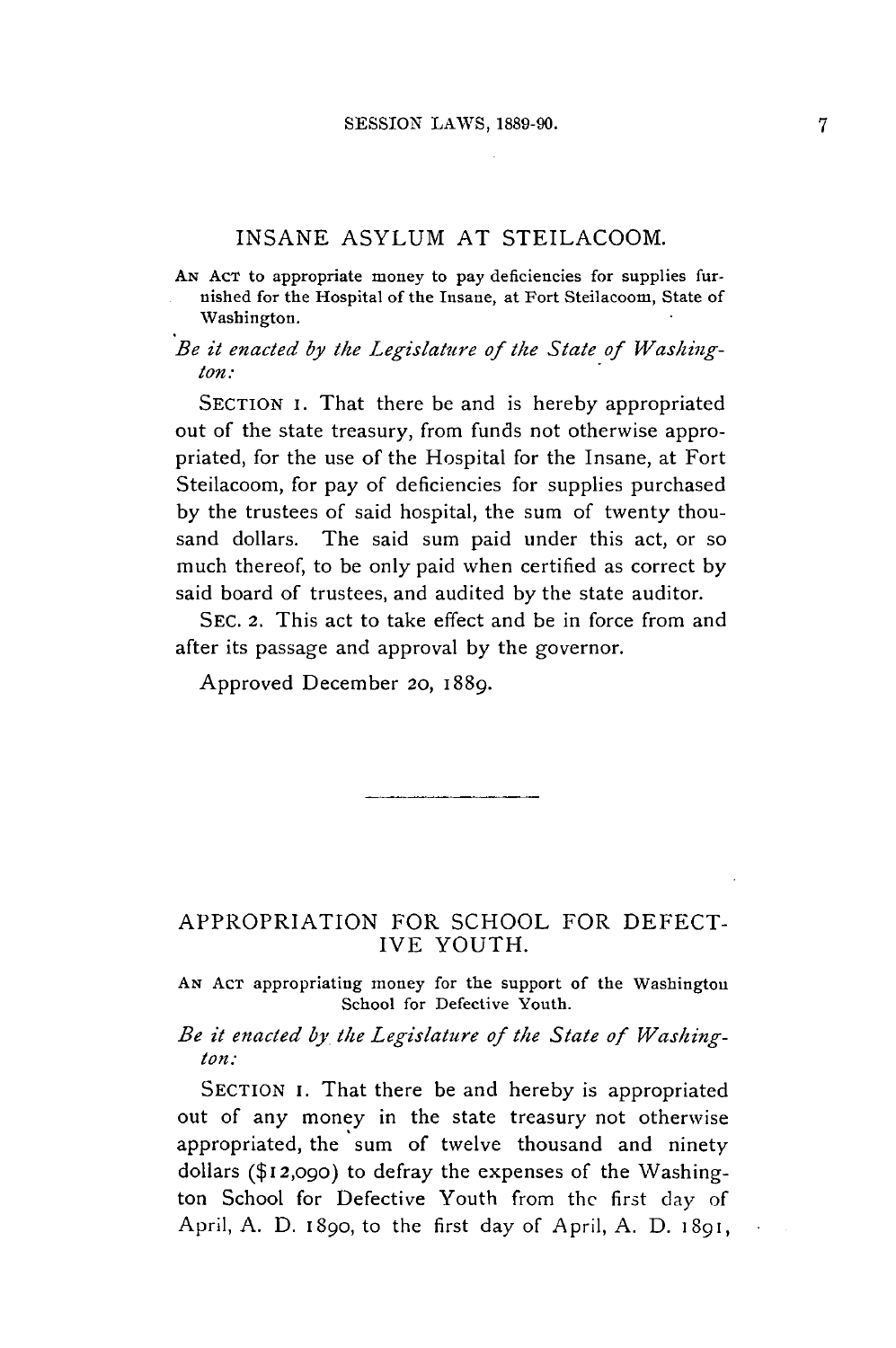said money to be paid to the treasurer of the board of trustees of said school as follows, to-wit: Three thousand and twenty-two dollars and **fifty** cents **(\$3,022.50)** on the first day of July, **A. D. 1890,** three thousand and twentytwo dollars and **fifty** cents **(\$3,022.50)** on the first day of October, **A. D. 1890,** three thousand and twenty-two dollars and **fifty** cents **(\$3,022.50)** on the first day of January, **A. D. 1891,** and three thousand and twenty-two dollars and **fifty** cents **(\$3,022.50)** on the first day of April, **A. D.** 1891.

**SEc. 2.** The state auditor is hereby directed to draw his warrant upon the state treasurer in favor of the treasurer of the board of trustees of the said Washington School for Defective Youth, at the time and for the amounts as set forth in section one of this act; and the state treasurer is hereby directed to pay the same: *Provided,* That the **How expended.** money hereby appropriated shall only be expended in accordance with the provisions of the act entitled "An act to establish a school for the deaf mute, blind and feebleminded youth of Washington Territory," approved Feb-**Trustees-shall ruary 3d, 1886:** *Provided further*, That the trustees of render state-<br> **State- State- Statement** said institution shall render a full and detailed statement of the expenditure of all moneys appropriated **by** this act, to the governor at the next meeting of the legislature of the State of Washington, or at any time he may demand the same.

> **SEC. 3. All** acts and parts of acts in conflict with this act are hereby repealed.

> **SEC.** 4. This act shall take effect and be in force from and after the thirty-first day of March, **A. D. 1890.**

Approved December **20, 1889.**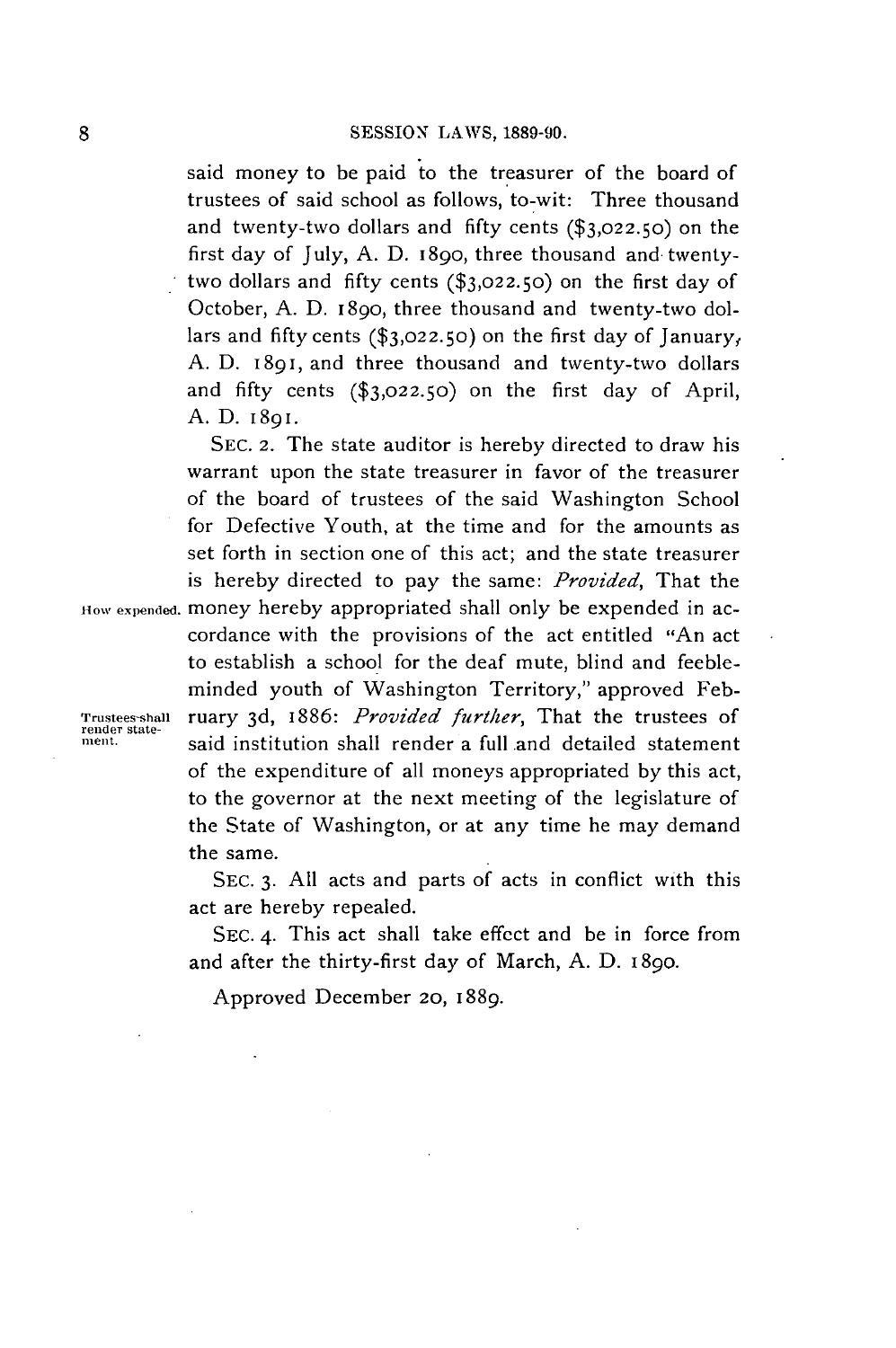## **EXPENSES** OF **CONSTITUTIONAL CONVEN-**TION.

#### **AN ACT to provide for paying the unpaid expenses of the Constitutional Convention.**

**WHEREAS,** The appropriation made **by** the Congress of the United States for the payment of the expenses of the convention by-which the constitution of the State of Washington was framed was inadequate, and the amount of the deficit, after exhausting said appropriation, was six thousand and seventy-six dollars and twenty-seven cents; therefore,

## *Be it enacted by the Legislature of the State of Washington.\**

**SECTION i.** That there be, and hereby is, appropriated out of the general fund of the state, from funds not otherwise appropriated, for the payment of the unpaid expenses of said convention, the sum of six thousand seventy-six dollars and twenty-seven cents, or so much thereof as may be necessary.

**SEC.** *2.* The said unpaid expenses shall be audited **by** the auditor of the state, who shall draw his warrant for such sums as he may find to be correct and just.

**SEC. 3.** This act shall take effect from the date of its approval **by** the governor.

Approved December *20,* 1889.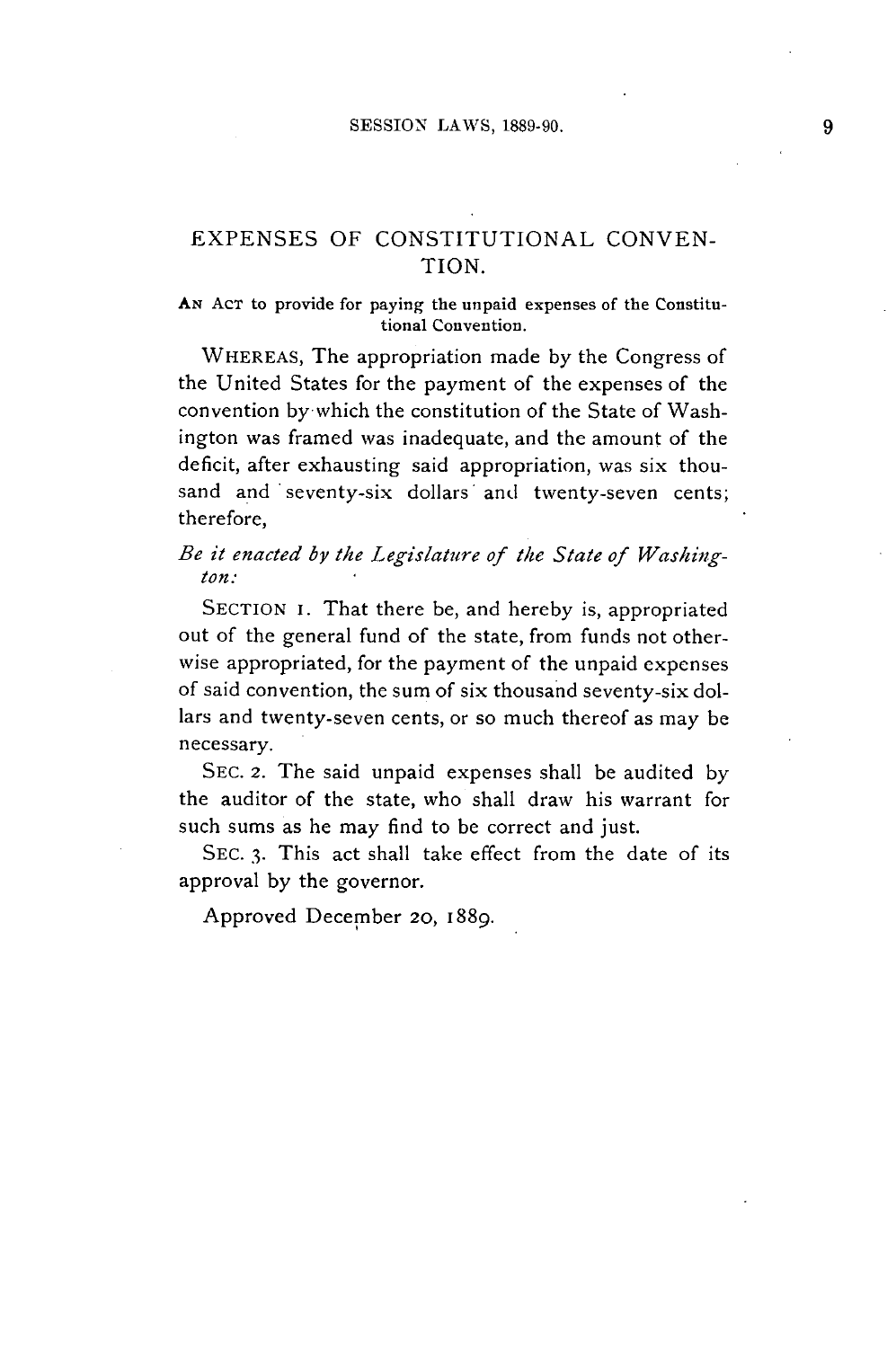## INCIDENTAL **EXPENSES** OF THE **LEGISLA-**TURE.

#### **AN ACT to provide for the payment of the incidental expenses of the Legislature of the State of Washington, and declaring an emergency.**

#### *Be it enacted by the Legislature of the State of Washington:*

**SECTION I.** That the state auditor is hereby directed to draw warrants on the state treasurer for the incidental expenses of the legislature, on presentation of certificates showing amounts due for material furnished and services rendered to dates specified. The certificates shall be signed **by** the speaker or president, and countersigned **by** the sergeant-at-arms, respectively, of the body ordering the expenditures. The warrants shall be in favor of and payable to the order of the persons named in said certificates.

**SEC. 2.** Upon presentation of a warrant, drawn as provided for in section one of this act, to the state treasurer, that officer shall pay the same out of **any** money in the treasury of the state appropriated for the expenses of the legislature of the State of Washington: *Provided, That* should there **be** no money in the state treasury covered **by** such appropriation, the state treasurer shall endorse such fact on the warrant presented, and said warrant shall draw interest from the date of such presentation and indorsement, and shall be payable thereafter in the manner provided **by** existing law and custom.

**SEC. 3.** Whereas, an emergency exists for the early operation of the provisions of section [s] one and two, therefore, this act shall take effect and be in force from and after its passage and approval.

Approved January **27, 1890.**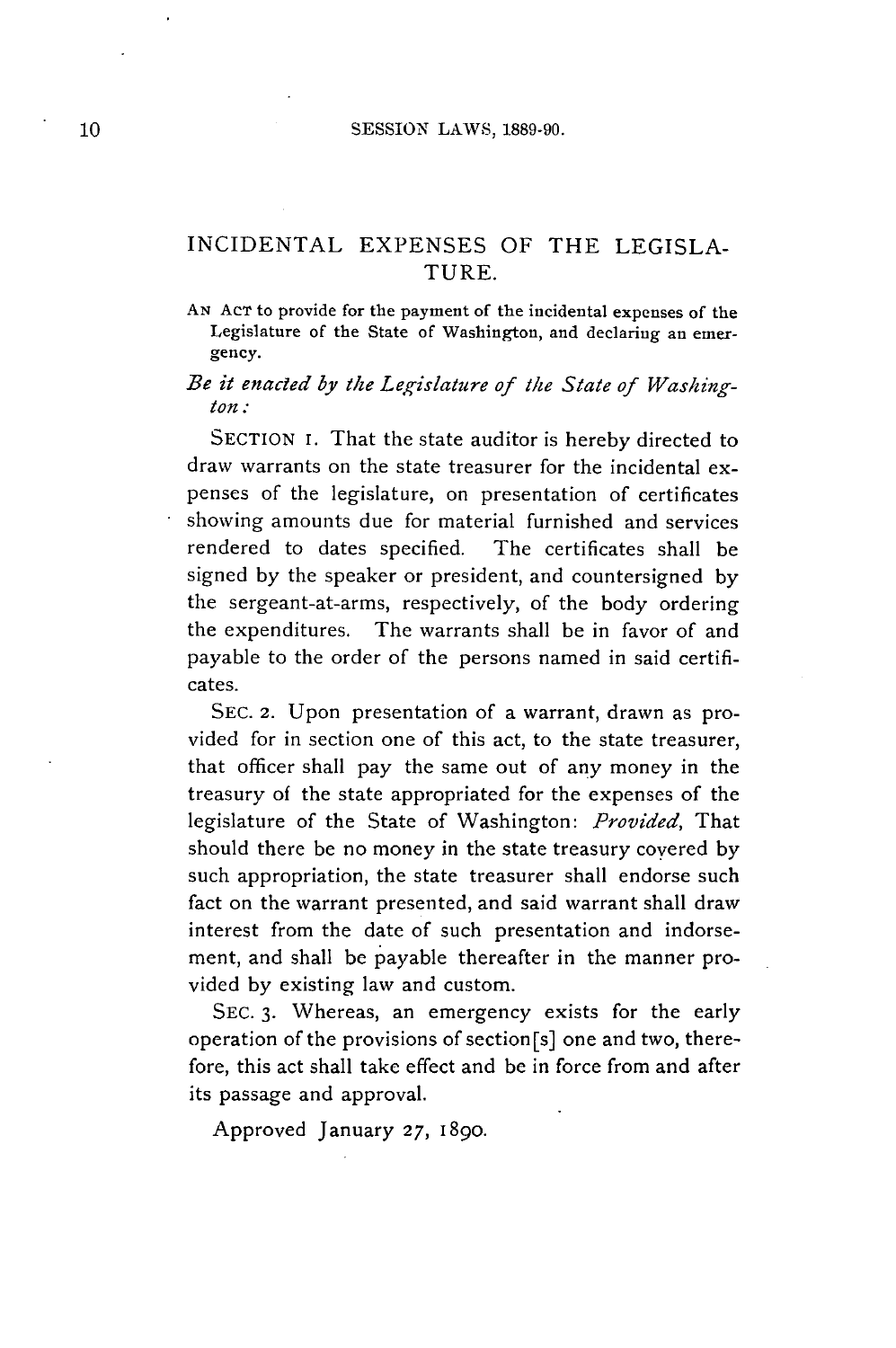## PENITENTIARY; APPROPRIATION FOR DEFI-**CIENCY.**

**AN ACT** to appropriate the sum **of \$17,752 28-100 to** pay deficiency in **the appropriation for the maintenance of the Penitentiary at Walla Walla.**

## *Be it enacted by the Legislature of the State of Washington:*

**SECTION i.** That there be and is hereby appropriated out of the general funds of the state not otherwise appropriated, the sum **of \$17,752 28-oo** to be added to and become a part of the fund appropriated for the maintenance of prisoners **by** an act of the legislature of the Territory of Washington, entitled "An act to provide for the further construction of penitentiary buildings at Walla Walla, for the purchase of necessary plant for the manufacture of grain sacks thereat, for heating and lighting the same, for the maintenance of prisoners confined therein, to cover deficiencies for past expenditures made on account of the same, and appropriating money therefor;" approved February I, 1888.

SEC. 2. That the state auditor and state treasurer shall **Duty of state** add the amount hereby appropriated to said maintenance fund, and the auditor shall audit all bills and vouchers heretofore or hereafter lawfully issued and properly certified to **by** the board of penitentiary commissioners on said fund, and draw warrants on the state treasurer for the amounts thereof, respectively, and the state treasurer shall pay all said warrants out of said fund.

**SEC. 3.** This act shall be in force from and after its passage and approval.

Approved February 18, **1890.**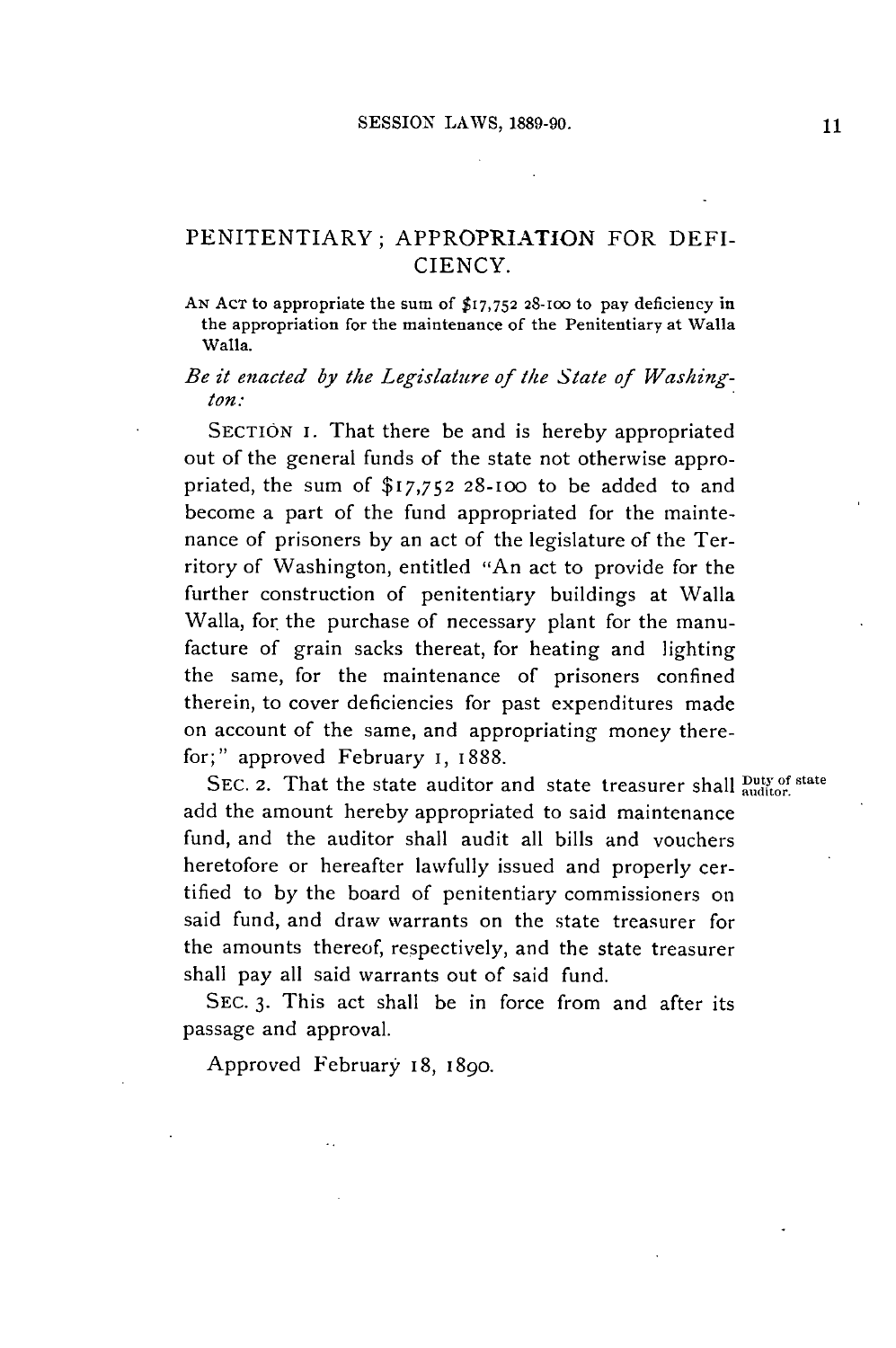#### **INSURANCE** OF **CAPITOL** BUILDING.

#### **AN ACT** to appropriate **\$200** for the insurance against fire of the Capitol Building and the State Library.

*Be it enacted by the Legislature of the State of Washington:*

**SECTION** i. That the sum of two hundred dollars be and the same is hereby appropriated for the insurance against fire of the state capitol building and the state library for the period of one year from the first day of March, 18go, in such company or companies as the governor may select.

**SEC. 2.** The said sum of two hundred dollars to cover the premium on \$io,ooo insurance, namely, \$4,000 on the state capitol building and **\$6,ooo** on the state library.

SEC. 3. The state auditor is hereby directed to draw a warrant in the sum of two hundred dollars on the state treasurer in favor of the governor, for the payment of the premium on such insurance.

**SEC.** 4. This act shall take effect and be in force from and after its passage and approval **by** the governor.

Approved March **3,** 1890.

## **ASYLUM** FOR **THE INSANE AT MEDICAL** LAKE.

**AN AcT** to provide for the completion and furnishing of the Hospital for the Insane at Medical Lake, Washington, and making an appropriation therefor.

#### *Be it enacted by the Legislature of the State of Washington:*

**Duty of com-** SECTION i. That the board of commissioners of the **missioners.** Hospital for the Insane at Medical Lake shall proceed,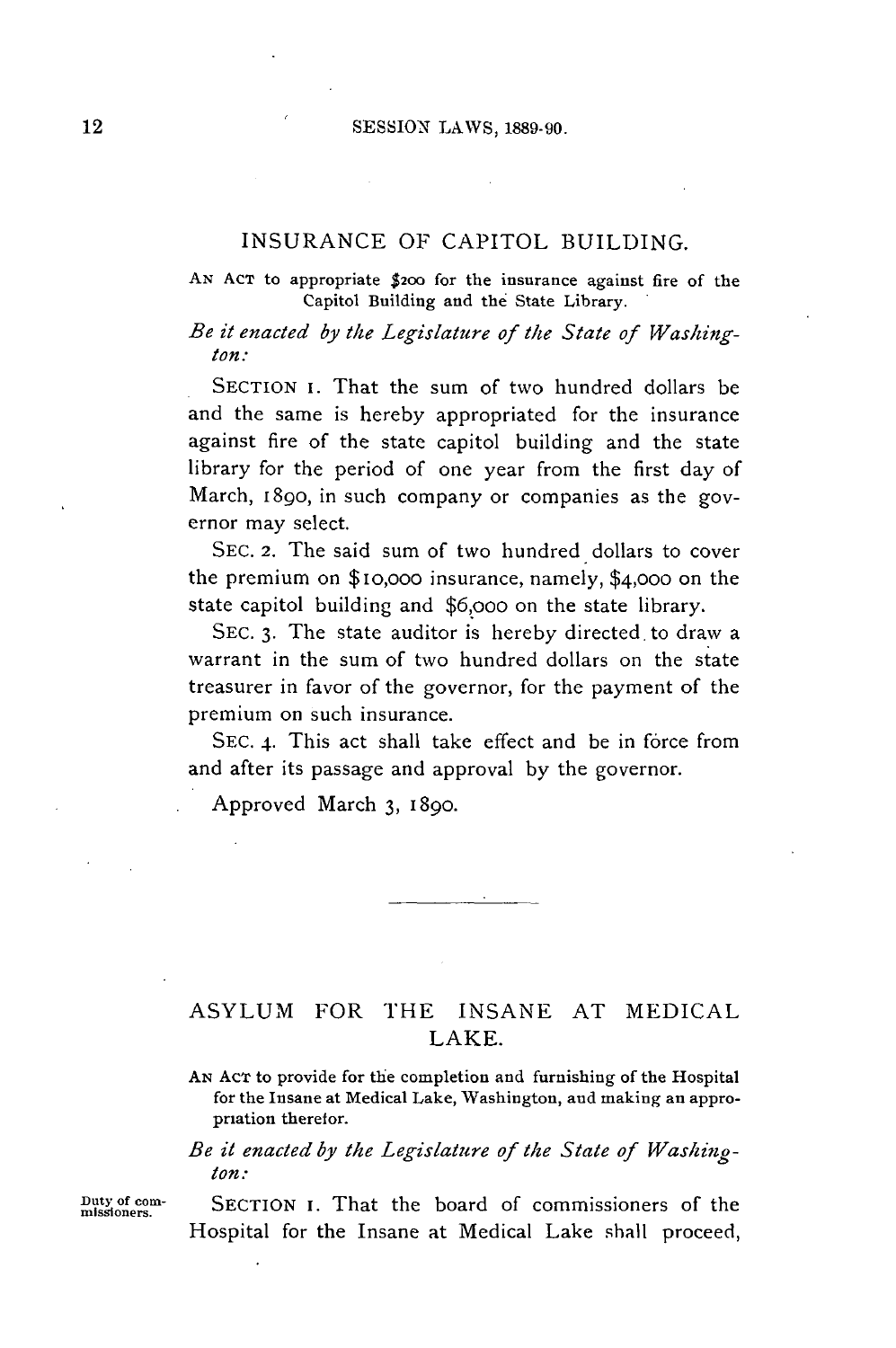as soon as practicable, to fully complete, furnish and equip the building now under construction at the said Medical Lake, and intended for use as said hospital for the insane, in accordance with the plans and specifications heretofore adopted **by** the said board of commissioners, and to furnish and equip the same ready for the use and occupancy thereof as such hospital.

SEC. 2. That the said work of completion and the fur- Must be by connishing and equipping of said hospital shall be done **by** contract, under the supervision and control of the said board of commissioners; that no contract shall be entered into for labor or material for the completion of said hospital, or for furniture or other articles for the furnishing and equipping thereof, until it shall have been approved **by** the said board, or a majority thereof, nor until the said board shall have first given notice **by** publication in three **Publication of** notice. or more leading newspapers of genefal circulation, published in this state, for four consecutive weeks, inviting sealed proposals for the labor, materials, furniture, etc., necessary for the completion and furnishing of said hospital, which said notice shall specify the amount and character of the work to be done, the amount, kind and character of the materials to be furnished for the finishing, furnishing and equipping of said hospital, the amount of the bond which shall be required **by** the bidder for the Bond **of bidder.** fulfillment of any contract entered into with him or them, and in all cases contracts shall be awarded to the lowest responsible bidder, who will give required security; bids shall be accepted in detail as near as practicable, and the advertisement shall so state: *Provided, however, That* the said board may, in its discretion, reject any and all **Board may re- ject bids.** bids, and readvertise- for other bids as hereinbefore pro*vided: Provided further,* That no contract shall be entered into in any case where there is only one bidder for the work, material or furnishing of said hospital, or any part thereof, unless the said contract shall have been approved **by** every member of the said board at a meeting thereof, where the entire board is present.

**SEC. 3.** That for the purpose of carrying out the provisions of this act, there is hereby appropriated the sum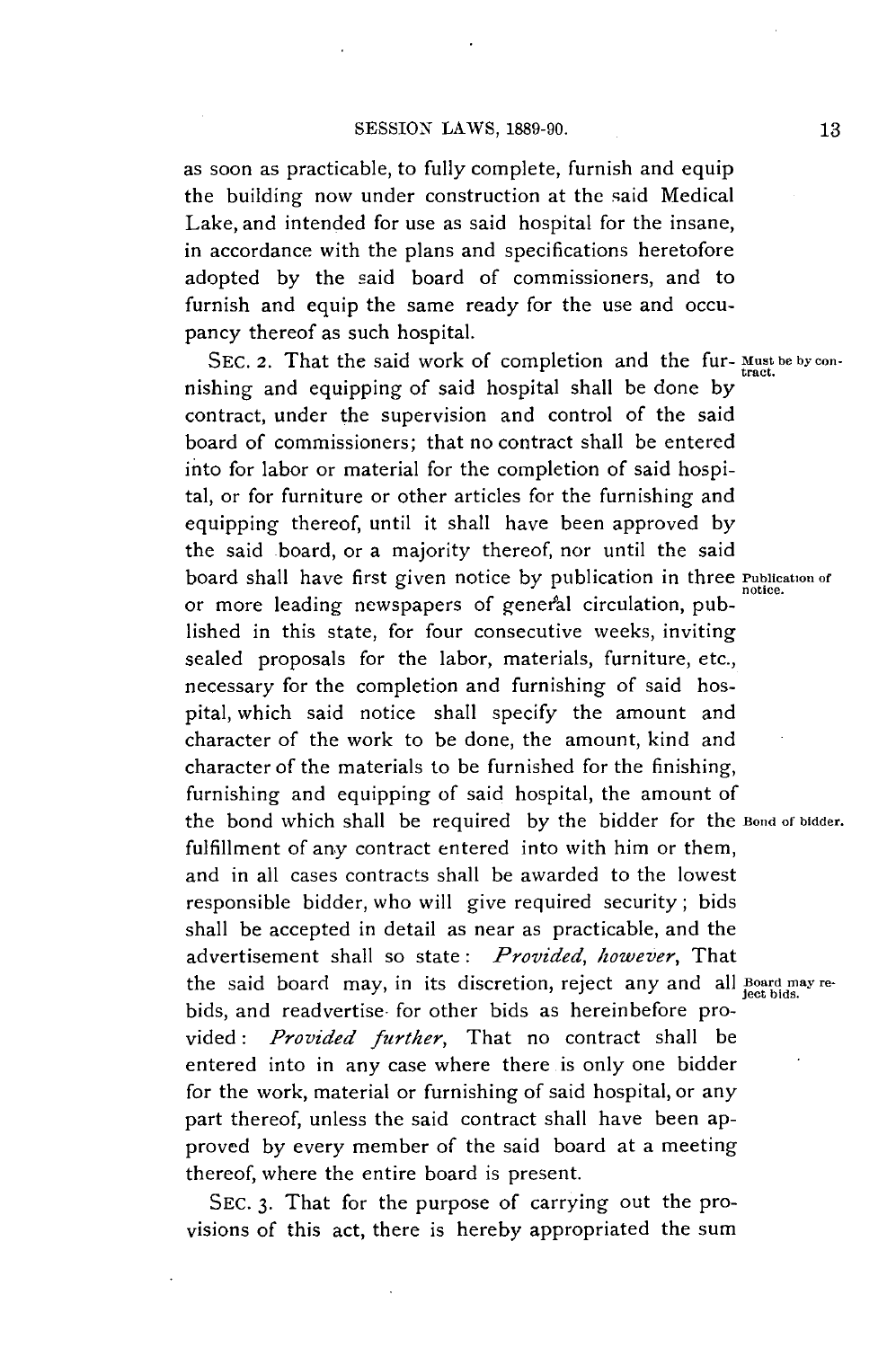of one hundred thousand (\$ioo,ooo) dollars, or so much thereof as may be necessary, to fully complete and furnish the said hospital for the insane.

**SEC.** 4. That nothing herein contained shall be held to repeal or modify any portion of chapter sixty (LX) of the laws of Washington Territory, approved January **25, A. D. 1888.**

**SEC. 5.** This act shall take effect and be in force from and after its passage and approval **by** the governor.

Approved January **31, 1890.**

#### REPORTS OF TERRITORIAL OFFICERS.

**AN ACT** to provide for paying for the printing of the reports of the late territorial officers, and declaring an emergency.

*Be it enacted by the Legislature of the State of Washington.:*

**SECTION** I. That there be and is hereby appropriated the sum of two thousand dollars, or so much thereof as may be necessary, to pay the Puget Sound Printing Company for the printing of the reports of the late territorial officers.

**SEC. 2.** Whereas, this work has been done under a contract made **by** the late territorial auditor, and no provision has been made for the payment; therefore, an emergency is declared to exist, and this act shall take effect on and after its passage.

Approved February **I, 1890.**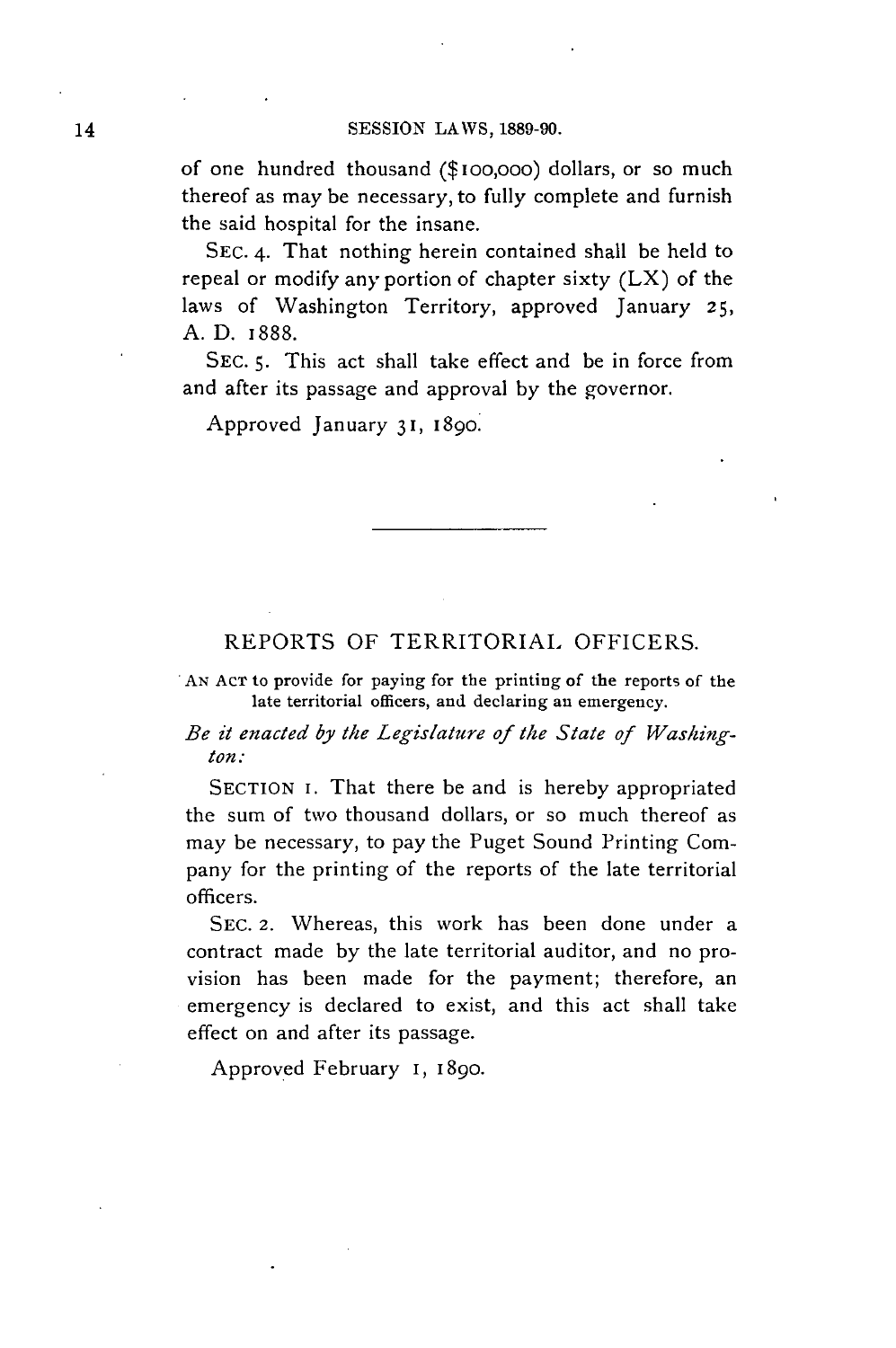## FOR THE RELIEF OF THE **CODE COM-MISSION.**

**AN ACT** for the relief of W. H. Doolittle, **A. E.** Isham and H. **J.** Snively, code commissioners.

*Be it enacted by the Legislature of the State of Washington:*

**SECTION** *i.* That the sum of three hundred dollars be and the same is hereby appropriated out of the state treasury not otherwise appropriated, to pay W. H. Doolittle, **A. E.** Isham and H. **J.** Snively, code commissioners, each the sum of one hundred dollars, for attendance on this session of the legislature, with their work as prepared **by** them.

**SEC. 2.** The state auditor is hereby authorized and instructed to draw his warrant for the suni of \$ioo in favor of each of said persons, and the treasurer is hereby authorized to pay the same out of any money not otherwise appropriated.

Approved February **25, 1890.**

#### H. W. **EAGAN;** FOR THE RELIEF OF.

**AN AcT** for the relief of H. W. Eagan.

WHEREAS, H. W. Eagan was duly appointed **by** the governor of Washington Territory, on the 21st day of February, **A. D.** 1889, chaplain of the penitentiary at Walla Walla, and duly commissioned as such, and has ever since said date performed the duties of such office; and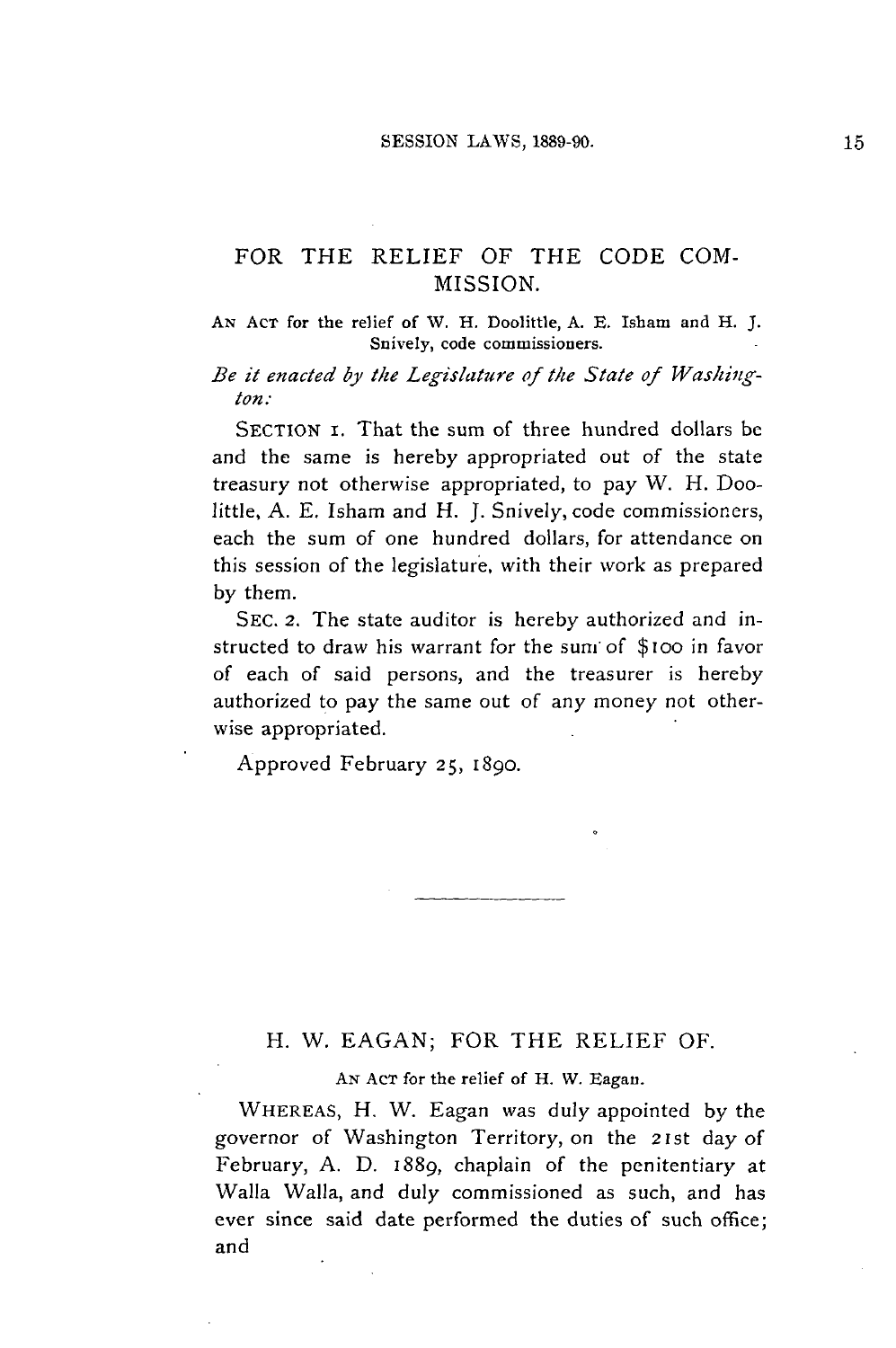#### **SESSION** LAWS, **1889-90.**

WHEREAS, No provision has been made for payment for such services, and said H. W. Eagan has received no pay or compensation therefor; now, therefore,

*Be it enacted by the Legislature of the State of Washington.:*

SECTION I. That the state auditor be and he is hereby authorized and directed to draw his warrant on the state treasurer for the sum of three hundred dollars in favor of said H. W. Eagan, for services rendered to November **II, 1889.**

SEC. **2.** That there **be** and hereby is appropriated, out of any money in the state treasury not otherwise appropriated, for the payment of said warrant, the sum of three hundred dollars, and said state treasurer is hereby authorized to pay said warrant out of said sum hereby appropriated.

Approved February **28,** 1890.

## FOR THE RELIEF OF **JOHN SULLIVAN, JOHN** MILLER MURPHY **AND** THE **WASHINGTON STANDARD.**

**AN** AcT for the relief of John Sullivan, the Washington Standard and John Miller Murphy.

## *Be it enacted by* the *Legislature of the State of Washington:*

SECTION 1. That the sum of forty dollars and twentyfive cents **(\$40.25)** be and the same is hereby appropriated, out of any money in the treasury not otherwise appropriated, for the relief of John Sullivan for one anemometer purchased **by** him for the purpose of carrying out the provisions of the act of the legislature creating the office of inspector of coal mines.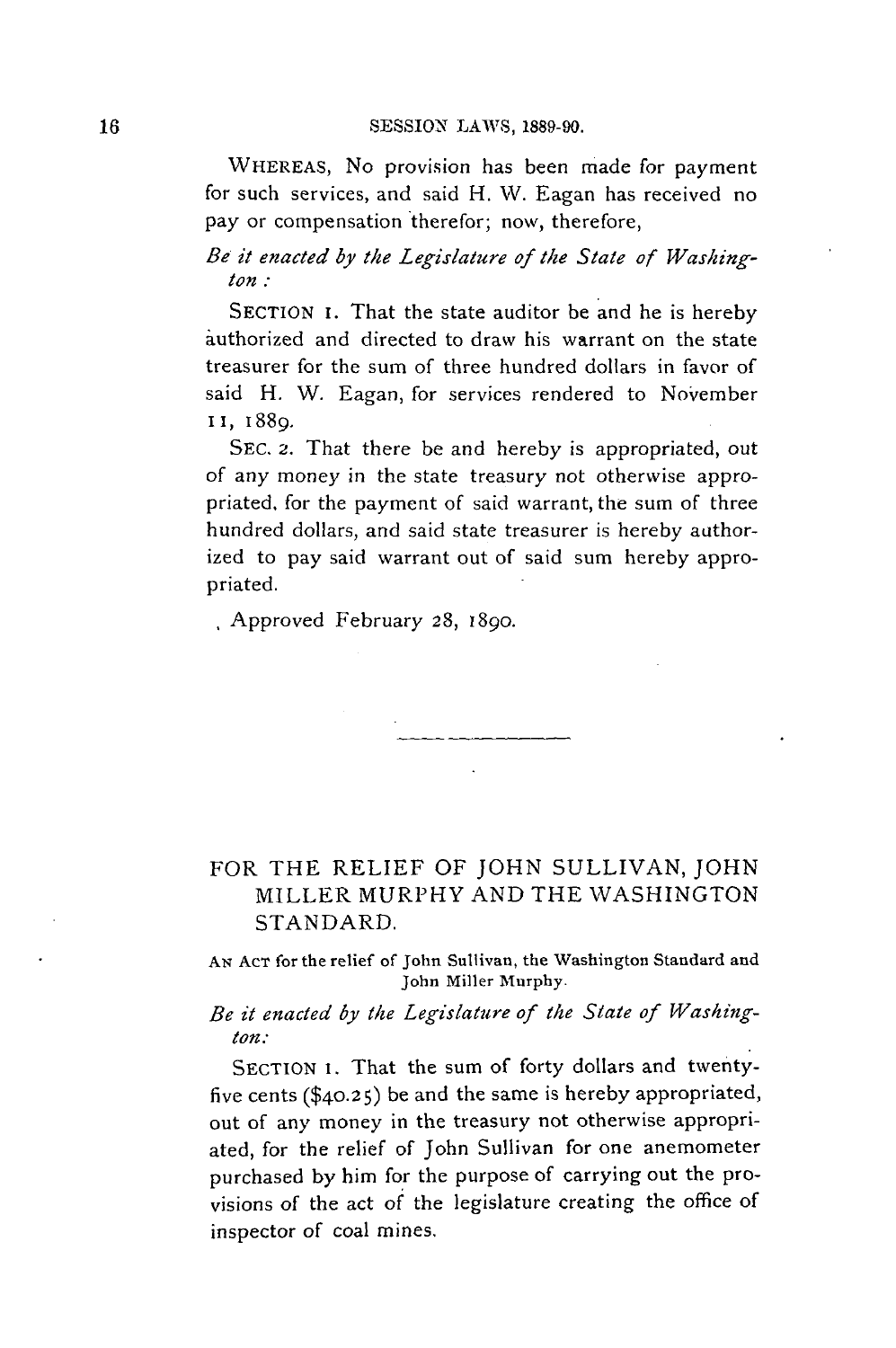**SEC. 2.** That the sum of one hundred and six dollars and forty-four cents (\$106.44) be and the same is hereby appropriated, out of any money in the treasury not otherwise appropriated, for the relief of the Washington Standard, on account of printing and stationery for the office of the territorial governor for the year 1887.

**SEC. 3.** That the sum of nine dollars and twenty-five cents **(\$9.25)** be and the same is hereby appropriated out of any money in the treasury not otherwise appropriated, for the relief of John Miller Murphy, on account of costs paid **by** him in a certain suit wherein Frank **J.** Parker versus John Miller Murphy, territorial auditor, were the parties.

**SEC.** 4. The state auditor is hereby authorized to draw warrants on the state treasurer for said sums in favor of the said John Sullivan, the Washington Standard and John Miller Murphy, and the state treasurer is hereby directed to pay said warrants out of any funds in said treasury not otherwise appropriated.

**SEC. 5.** This act shall take effect and **be** in force from and after its passage and approval **by** the governor.

Approved March 13, 1890.

**-2**

## **SCHOOL** FOR **DEFECTIVE YOUTH;** TO PRO-**VIDE** FOR THE COMPLETION OF.

**AN ACT** to provide for the completion of the building of the Washington School for Defective Youth, and to appropriate money therefor.

## *Be it enacted by the Legislature of the State of Washington:*

**SECTION I.** That the board of trustees of the Washington School for Defective Youth are hereby authorized to complete the building now partially erected for the said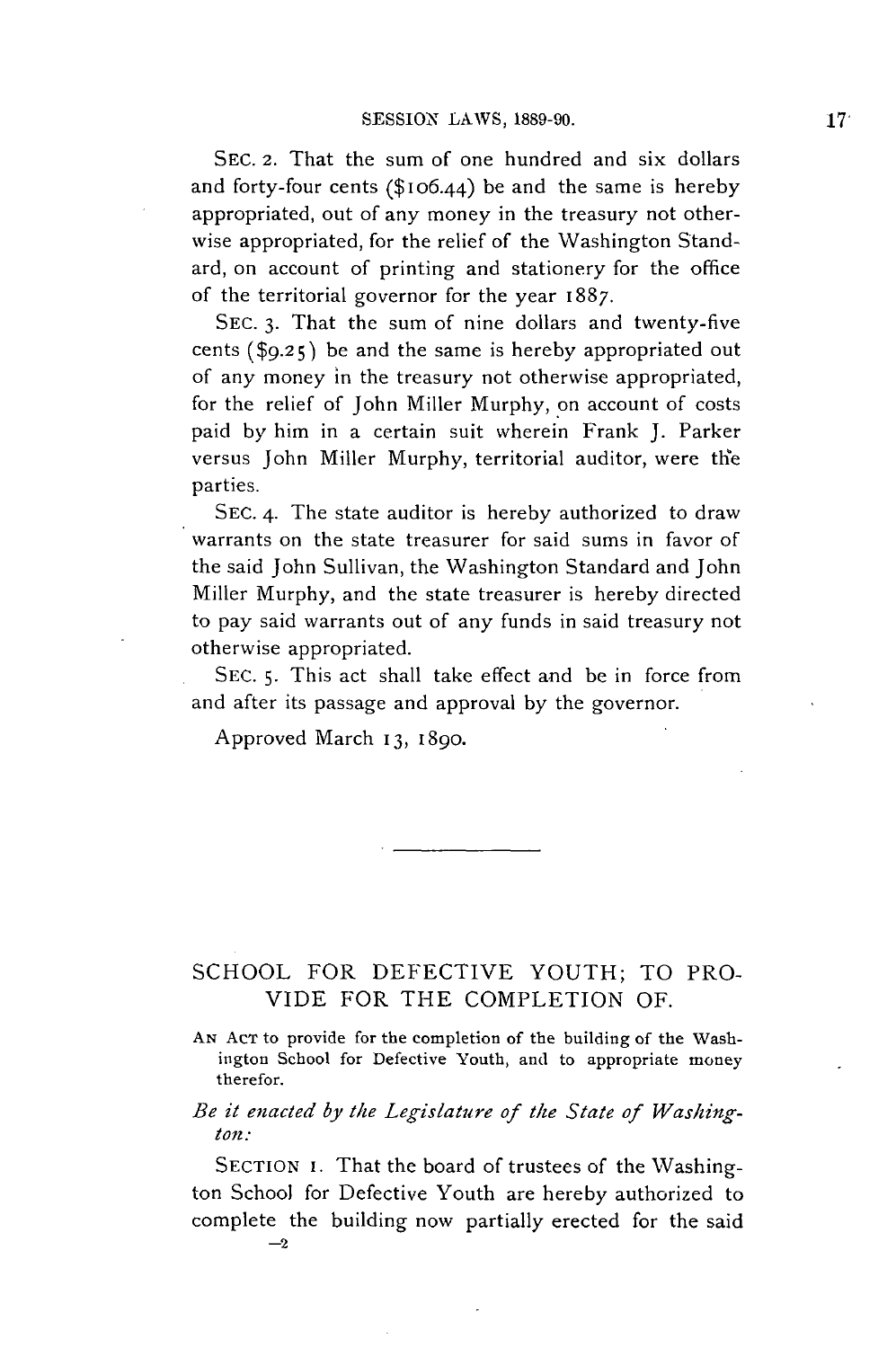Washington School for Defective Youth, in the manner and subject to the regulations hereinafter specified: *Provided,* That furniture, furnishings, heating apparatus, outhouses, fencing and ground improvements may be included in the completion of the building.

**SEC.** 2. That all contracts, work and purchases made or performed under authority of this act shall be under the **Trustees con-** supervision and control of the board of trustees of the **vise.** Washington School for Defective Youth, and no contract shall be entered into for materials or labor until approved **by** the majority of said board of trustees, nor until said board of trustees shall have first given notice **by** publica-Notice by pub- tions in four weekly newspapers of general circulation in this state, for four consecutive weeks, inviting sealed proposals for labor and furnishing the necessary materials for the fulfillment of all proposed contracts, and specifying the amount and character of the bond which will be required for the faithful fulfillment of the conditions of said contracts, and in all cases contracts shall **be** awarded to the lowest responsible bidder, who shall give the required se*curity: Provided,* That, should there be one bid only, the approval of all the members of the said board of trustees present when the bids shall be opened, which must be at least four members of the board of trustees, shall be necessary to award a contract: *Provided further,* That the Board may re- said board of trustees may reject any or all bids, at their discretion, when deemed too high, and may again advertise for proposals as above set forth; and no recourse shall be had against said board of trustees for any damages arising **by** reason of their refusing any bids or contracts. **Trustees must** SEC. 3. That no member of the board of trustees shall not be inter-<br>asted. <br>**be interested directly or indirectly in any contract con**nected with the work specified in this act, under a penalty of three thousand **(\$3,ooo)** dollars, to be collected upon an action of debt brought under the direction **of** the governor of the state of Washington, in any court of competent juris-**May appoint a** *diction: Provided,* That the board of trustees may appoint **superintendent.** some competent person as superintendent of work, who may be allowed four (\$4) dollars for each full day spent **by** him in discharging the. duty of such superintendent: *Pro-*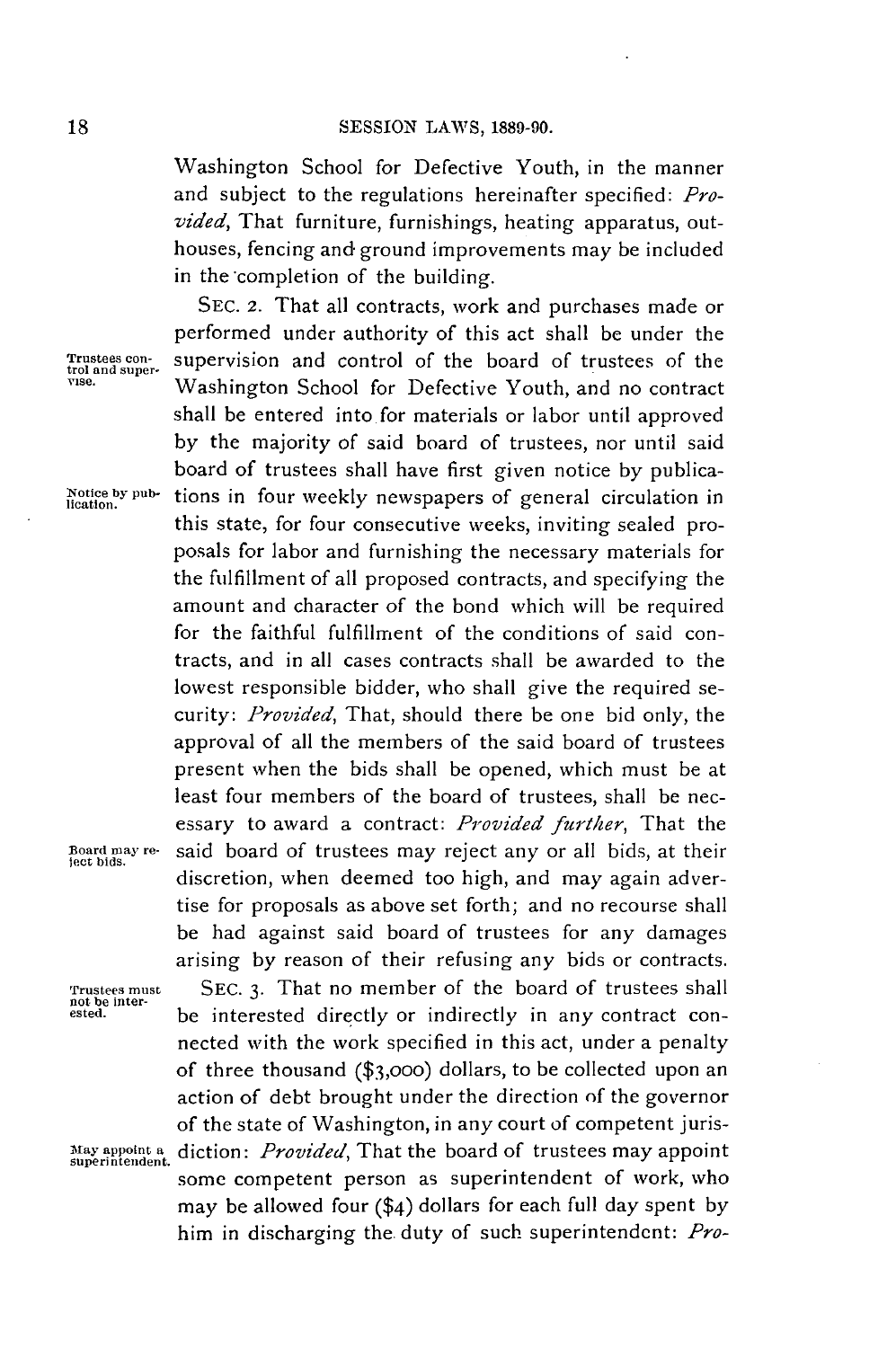*vided further,* That such superintendent shall not receive for this service more than five hundred **(\$500)** dollars.

**SEC. 4.** That all accounts shall be audited by the state **Accounts**, how auditor, and no money shall **be** paid **by** the state treasurer for any purpose embraced in this act except on a warrant or warrants drawn on him **by** the state auditor for the payment of bills certified to **by** the said board of trustees, and every such warrant shall express on its face whether the amount so required is for materials furnished, or services rendered, or labor performed; and the board of trustees shall in no case sanction the payment of any money unless the labor has been performed, or the materials have been furnished, as provided in section *2* of this act; and it shall be the duty of the state treasurer to pay all warrants drawn **by** said state auditor, as herein provided, out of any money in his hands not otherwise appropriated.

**SEC. 5.** Each member of said board of trustees shall receive his actual necessary traveling and incidental ex- **Expenses** of penses incurred while engaged in and performing the duties set forth in this act.

SEC. **6.** That for the purposes of carrying into effect the provisions of this act, there is hereby appropriated from funds in the state treasury, not otherwise appropriated, the sum of forty thousand **(\$40,ooo)** dollars, or so much thereof as may be necessary.

SEC. 7. That the superintendent of work shall, before *Superintenden* entering upon the duties of his office, take and subscribe with bond. an oath, before any officer of the state qualified to administer the same, that he will faithfully and impartially perform the duties of his office; and he shall execute and deliver to the board of trustees a bond to the State of Washington, with two or more good and sufficient sureties, to be approved **by** the board of trustees, in the sum of ten thousand (\$io,ooo) dollars, conditioned upon the faithful performance of his duties, which oath and bond shall be filed in the office of the secretary of state.

**SEC. 8.** That all acts and parts of acts in conflict with this act be and the same are hereby repealed.

Approved March *20,* **1890.**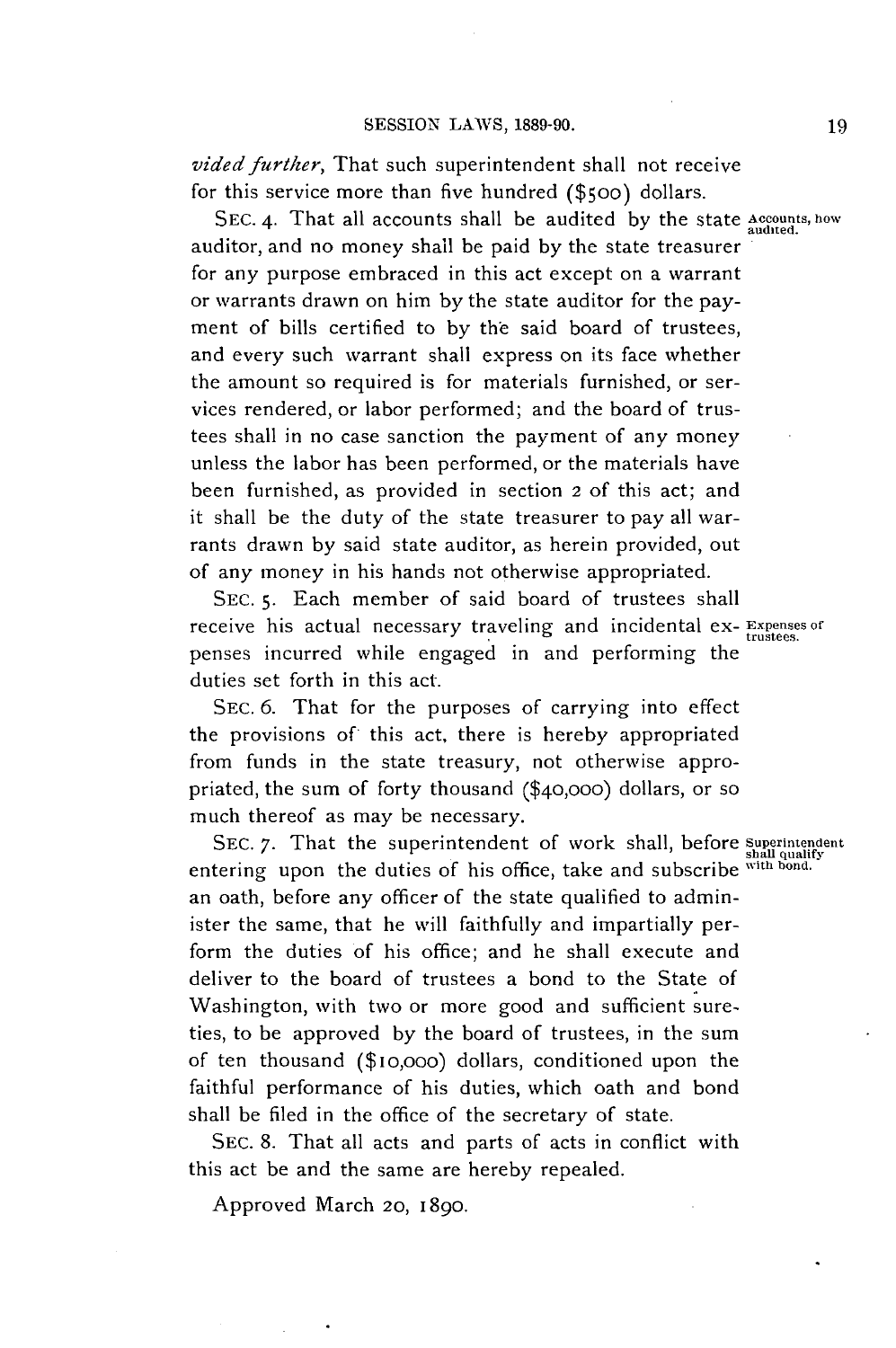#### **SESSION** LAWS, **1889-90.**

## **MILES C.** MOORE; RELIEF OF.

**AN** AcT for the relief of Miles **C.** Moore.

*Be it'enacted by the Legislature of the State of Washington:*

**SECTION** i. That the sum of two hundred and ten dollars (\$21o) be and the same is hereby appropriated out of any money in the state treasury not otherwise appropriated, for the relief of Miles **C.** Moore, for money advanced and paid out for furnishing the department of the interior three thousand copies of map of State of Washington, inserted in the governor's annual report to the secretary of the interior for 1889.

**SEC.** 2. The state auditor is hereby authorized and instructed to draw a warrant on the state treasurer for said sum in favor of the said Miles **C.** Moore, and the state treasurer is directed to pay said warrant out of any funds in the said treasury not otherwise appropriated.

Approved March **13,** 1890.

## **SCHOOL** FOR **DEFECTIVE** YOUTH; APPRO-PRIATION FOR.

**AN AcT** to appropriate money to pay for material furnished and labor performed on account of the Washington School for Defective Youth.

## *Be it enacted by the Legislature of the State of Washington:*

**SECTION** i. That there be, and hereby is, appropriated out of the state treasury, from funds not otherwise appropriated, the sum of twelve hundred and twenty-nine dollars and sixty-three cents for the payment of. accounts for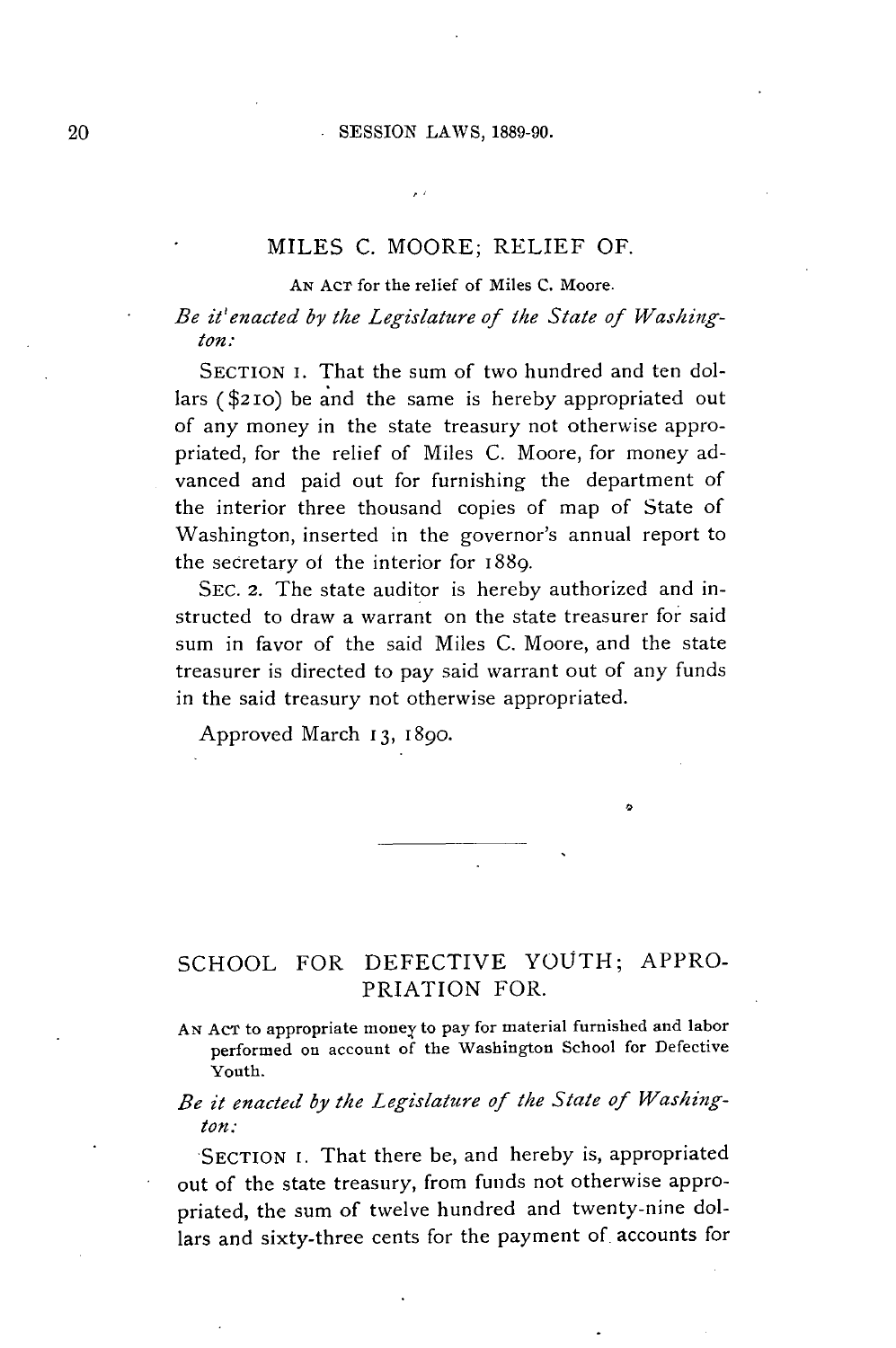material furnished and labor performed on account of the Washington School for Defective Youth.

**SEc.** 2. That the state auditor is hereby instructed to draw warrants on the state treasurer for the said sums, as follows: One in favor of **J. J.** Healy, for **\$551 65-100;** one in favor of **J. E.** O'Flaherty, for \$270 **83-100;** one in favor of Edwin Sparks, for **\$75;** and one in favor of Sparks and O'Flaherty, for **\$175;** and one in favor of W. **E.** Maxson, for  $$157$   $15$ -100. And the state treasurer is directed to pay said warrants out of any funds in the said treasury not otherwise appropriated.

Approved March 20, 1890.

#### FRANK **J.** PARKER; RELIEF OF.

**AN ACT** for the relief of Frank **J.** Parker for services as Trustee of the School of Defective Youth.

*Be it enacted by the Legislature of the State of Washington.:*

**SECTION** i. That there be and hereby is appropriated the **sum of \$225** to pay Frank **J.** Parker for travel and services as trustee of the School of Defective Youth.

**SEc.** 2. The state auditor is hereby directed to draw a warrant upon the state treasurer in favor of Frank **J.** Parker for the sum of \$225, payable out of any money in the treasury not otherwise appropriated.

**SEC. 3.** This act shall take effect and **be** in force from and after its approval **by** the governor.

Approved March **28,** 1890.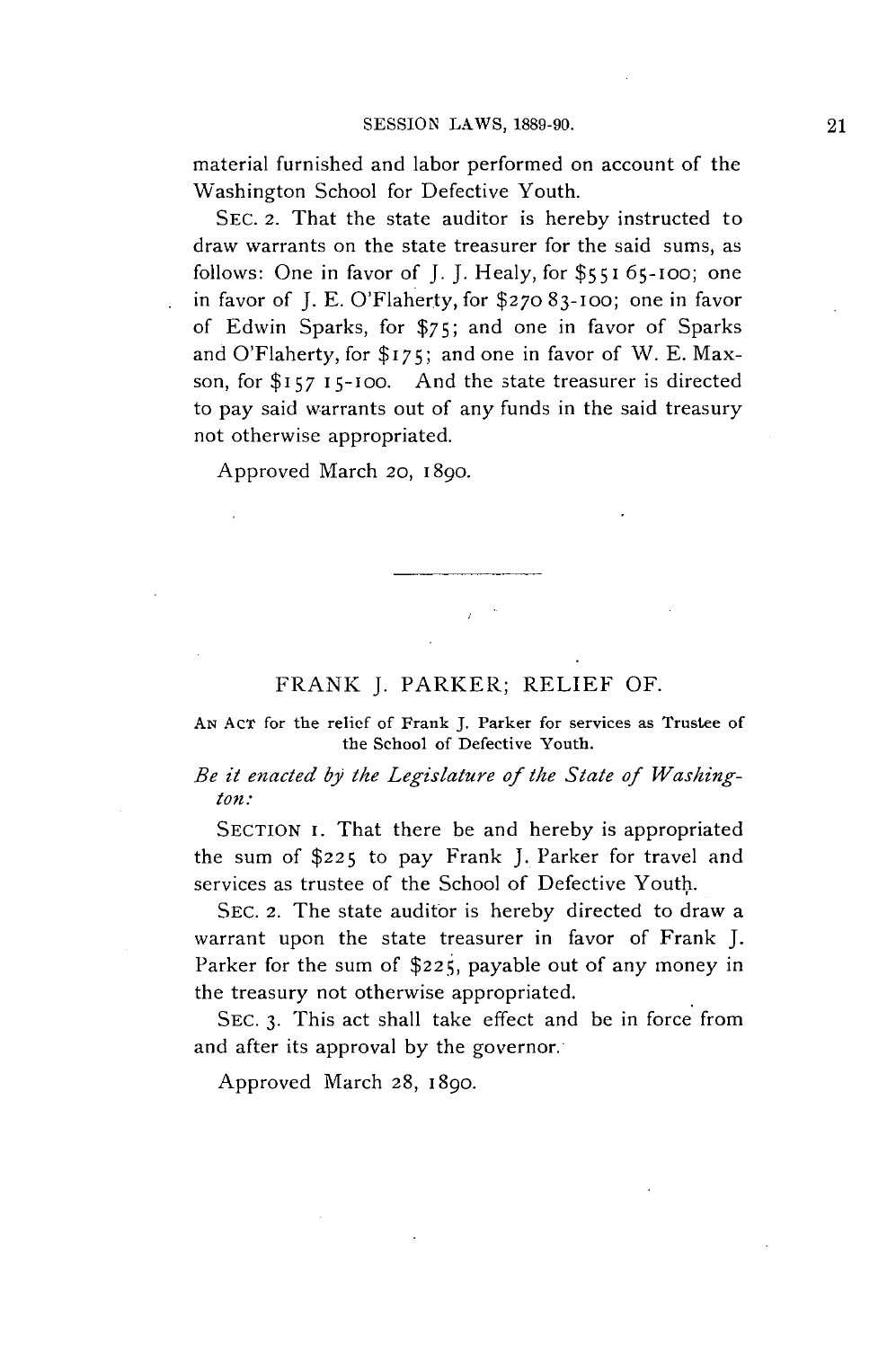## WALLA WALLA PENITENTIARY; APPROPRI-ATION FOR.

**AN ACT** making appropriation of the sum **of** \$40,000 for the maintenance of the Penitentiary at Walla Walla, State of Washington, for the year eighteen hundred and ninety.

*Be it enacted by the Legislature of the State of Washington:*

**SECTION i.** That there be and hereby is appropriated out of the general fund of the state not otherwise appropriated, the sum of forty thousand dollars for the maintenance of the penitentiary at Walla Walla, State of Washington, for the year eighteen hundred and ninety.

**SEC. 2.** The said sum of forty thousand dollars shall be expended in same manner as provided in an act entitled "An act to govern the officers of the territorial penitentiary, and to provide for their compensation," approved February **2,** 1888.

Approved March 2 1, **1890.**

**ELLEN S. STEPHENSON;** FOR THE RELIEF OF.

**AN ACT** for the relief **of** Ellen **S.** Stephenson.

*Be it enacted by the Legislature of the State of Washington:*

SECTION I. That there be and is hereby appropriated out of the general fund of the state not otherwise appropriated, the sum of fifty-two dollars to reimburse Ellen **S.** Stephenson for moneys paid out **by** her for incidental expenses connected with the territorial and state library, and the state auditor is hereby directed to draw a warrant for said amount in favor of Ellen **S.** Stephenson.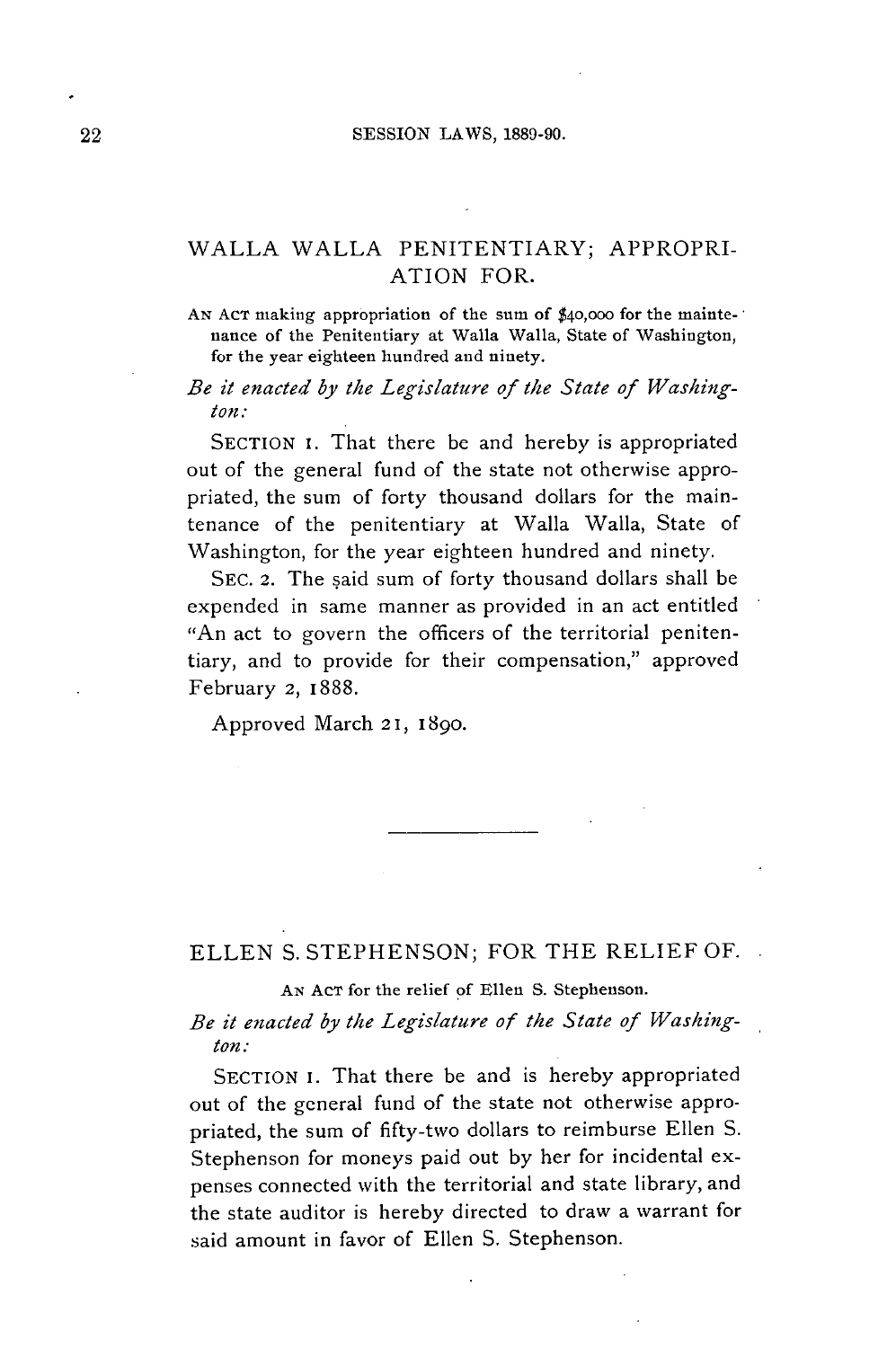**SEC.** 2. That there is hereby appropriated out of the general fund of the state not otherwise appropriated, the sum of four dollars per day for the time occupied **by** the session of the legislature, to pay Ellen **S.** Stephenson for extra services performed **by** her for the state during the session of the state legislature. And the state auditor is hereby directed, upon the adjournment of this legislature, to draw a warrant in favor of said Ellen **S.** Stephenson for a sum equal to four dollars per day for each day it shall have been in session, as shown **by** the records thereof.

Received **by** the governor March **28,** 1890.

*[Note by the Secretary of State.*-The foregoing act having been presented to the governor of the state for his approval, and not having been filed in the office of the secretary of state within the time prescribed **by** the constitution of the state, with his objections thereto, has become a law under the provisions of the constitution.]

## AUTHORIZING THE **TRUSTEES** OF THE **STATE SCHOOL** FOR DEFECTIVE **YOUTH** TO INSURE THE **BUILDINGS AND** PROP-ERTY OF **SAID SCHOOL.**

**AN ACT** authorizing the trustees of the State School for Defective Youth at Vancouver to insure the buildings and property of said school, and making an appropriation therefor.

#### *Be it enacted by the Legislature of the State of Washington:*

SECTION I. The trustees of the State School for Defective Youth at Vancouver are hereby authorized and empowered to procure and effect insurance upon the buildings and property of said school against fire, and to take out and receive in the name of and for the benefit of the State of Washington, a policy or policies of insurance from such good and substantial fire insurance company or companies doing business in this state as said trustees may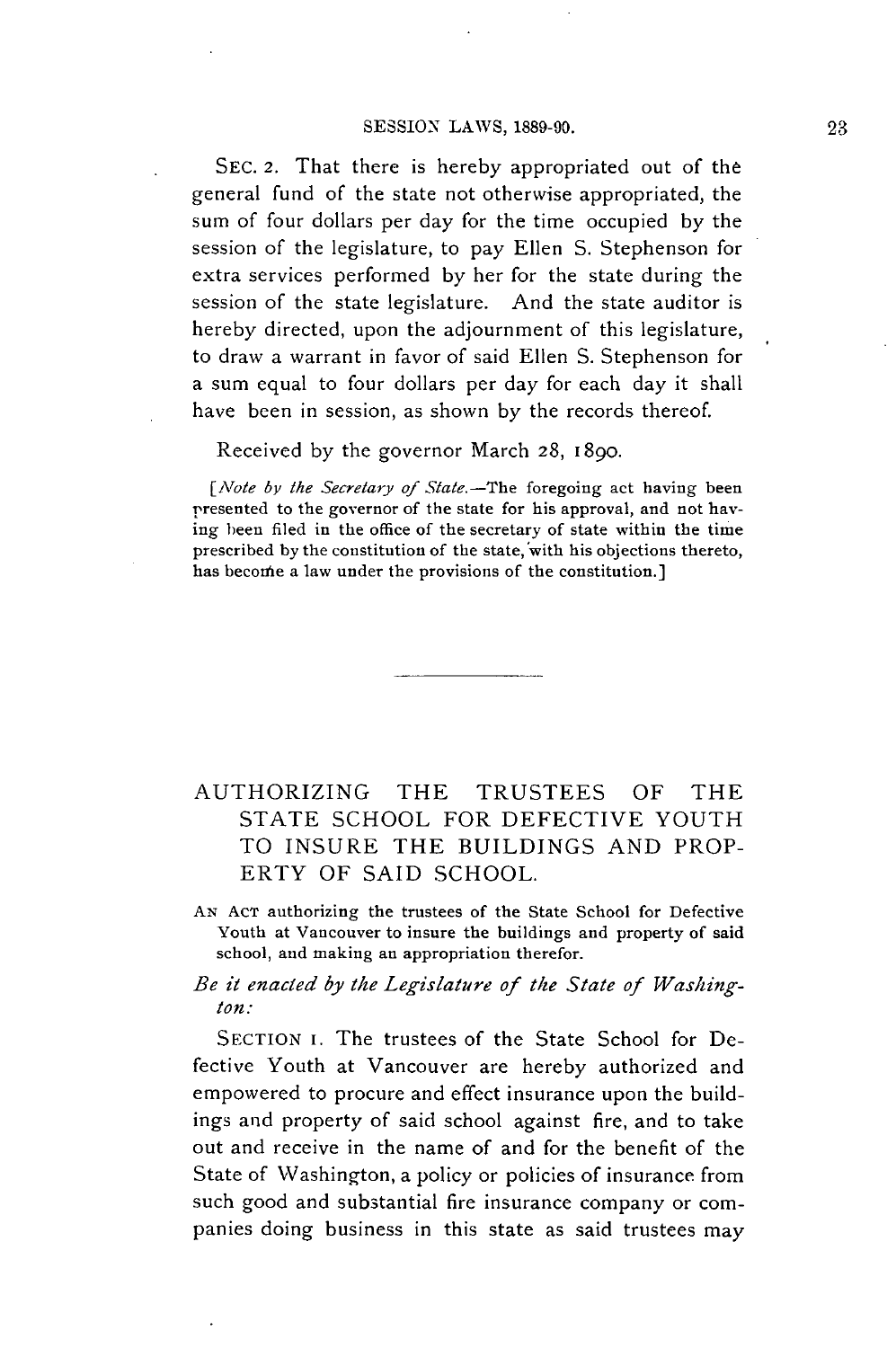deem most reasonable in terms and responsible in character, and for such term (not exceeding two years) as they may deem proper.

**SEc. 2.** The sum of four hundred dollars is hereby appropriated for such purpose out of any moneys in the state treasury not otherwise appropriated **by** law, and any remainder or balance of said appropriation which may be left unexpended after such insurance is made shall revert to the general state fund.

**SEC. 3.** When a valid contract for such insurance shall have been made and entered into between said directors and such insurance company or companies as they may select, then said directors shall draw an order, or orders, upon the auditor of state in favor of the company or companies entitled to the same for such sum or sums as may be required (not exceeding in the aggregate the amount of this appropriation), and thereupon the auditor of state shall draw his warrant or warrants upon the state treasurer therefor, and the state treasurer shall pay the same.

Approved March **26,** 1890.

#### **NOTARIES** PUBLIC; RELIEF OF.

**AN AcT for the relief of certain notaries public.**

WHEREAS, The legislature of the State of Washington passed an act, approved December **21st,** 1889, providing for the appointment, qualification and duties of notaries public; and

**WHEREAS,** Certain notaries public holding territorial commissions have failed to receive deductions due them in accordance with the provisions of section **2 of** said act; therefore,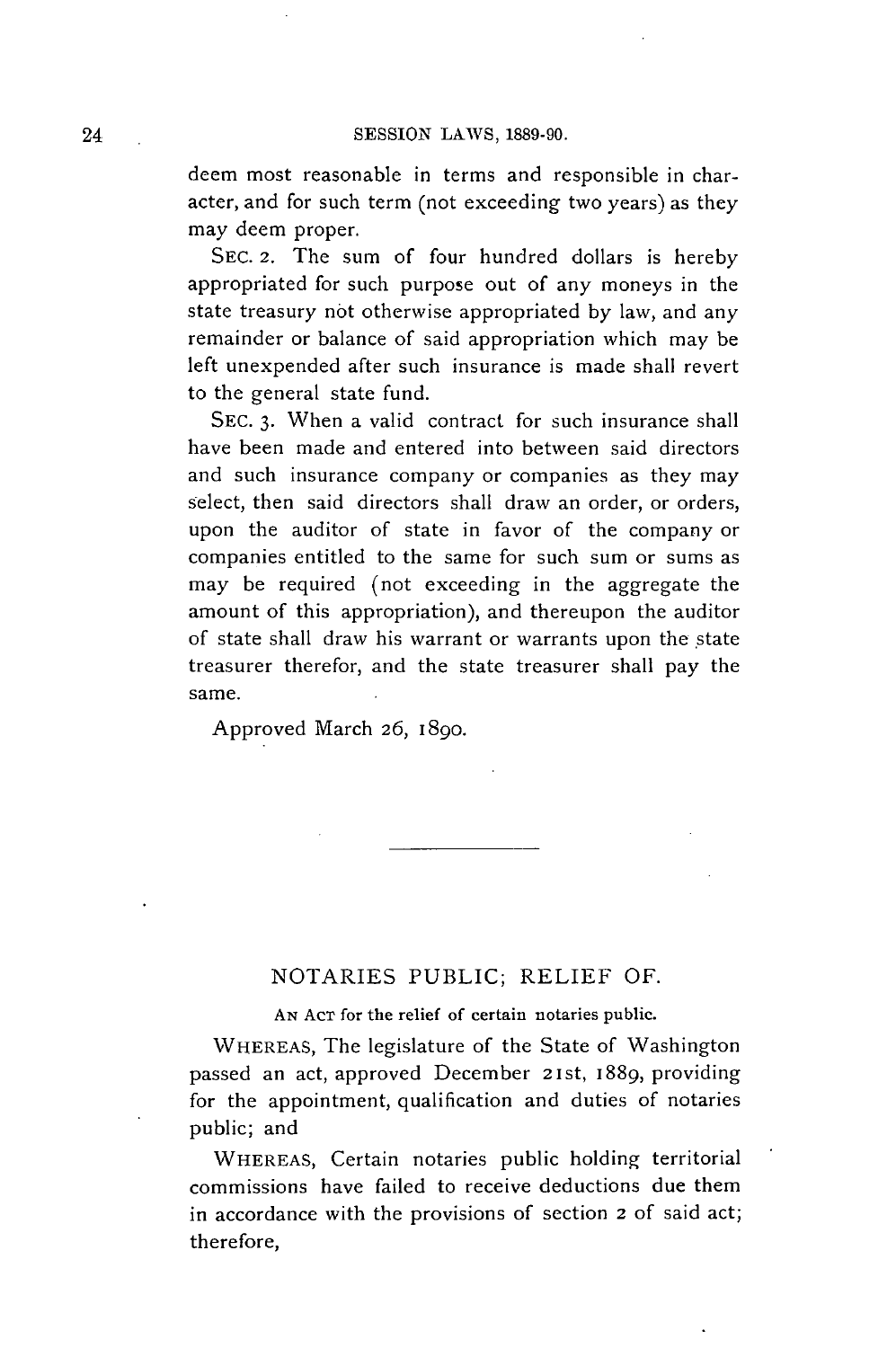## *Be it enacted by the Legislature of the State of Washington:*

**SECTION** i. That the treasurer of state be and hereby is instructed to issue certificates for the amount due to each notary public entitled to such rebate; that the auditor of state **be** and hereby is instructed to draw warrants on the state treasurer for such sums, and that the state treasurer is hereby instructed to pay such sums out of the state library fund.

**SEC. 2.** For the purpose of carrying into effect the provisions of this act, there is hereby appropriated out of the state library fund the sum of two hundred dollars, or so much thereof as may be necessary.

'Approved March **27,** 1890..

## **MANUFACTURE** OF GRAIN **SACKS AT PENI-**TENTIARY.

**AN ACT** to provide for the employment of convicts at the Walla Walla Penitentiary, and making an appropriation therefor.

## *Be it enacted by the Legislature of the State of Washington:*

SECTION **i.** That there be and hereby is appropriated out of any funds in the state treasury not otherwise appropriated, the sum of twenty-five thousand dollars additional to that already appropriated for the same purpose, for the purchase of necessary plant for the manufacture of grain sacks, or for such other purpose as the said commissioners may deem most desirable and beneficial, at the penitentiary at Walla Walla.

SEC. 2. That the board of commissioners in charge of Board authorthe penitentiary are hereby authorized to expend **so appropriation.** much of the amount of twenty-five thousand dollars as may be necessary, for engines, tools, machinery, fixtures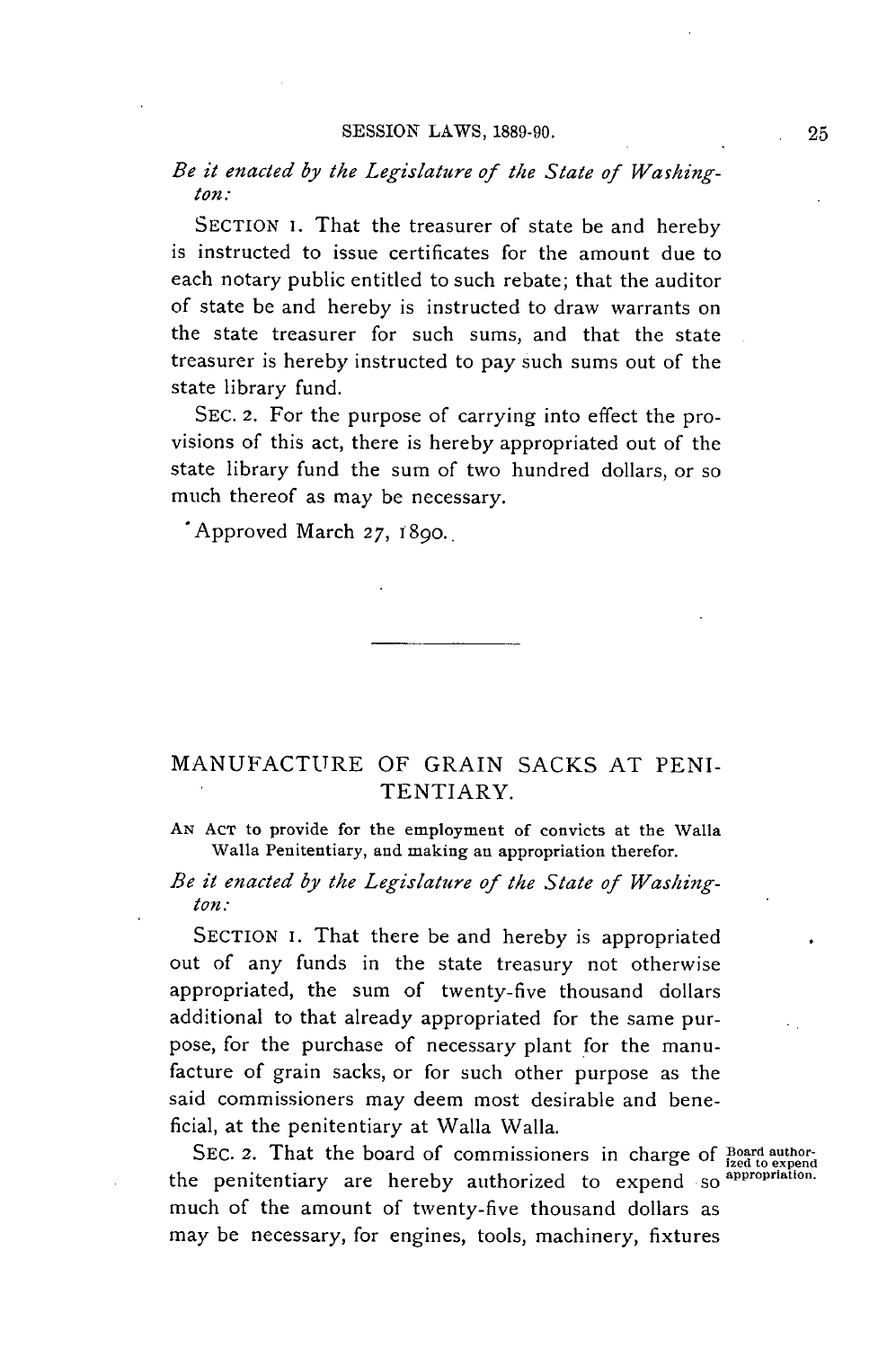and raw material<sup>7</sup>as may be necessary to keep employed the prisoners in the penitentiary, and to provide *for* the sale of goods therein manufactured.

SEC. 3. In case the said board of commissioners shall **Grain sacks.** decide to manufacture grain sacks, as provided in section one of this act, the said board of commissioners shall be governed in the expenditure of the amount hereby appropriated as provided in an act approved February **i,** 1888, entitled "An act to provide for the further construction of penitentiary buildings at Walla Walla, for the purchase of necessary plant for the manufacture of grain sacks thereat, for heating and lighting the same, for the maintenance of prisoners therein confined, to cover deficiencies for past expenditures made on account of the same, and appropriating money therefor."

Approved February 18, **1890.**

## BARTON'S HAND-BOOK; PROVIDING FOR THE **PURCHASE** OF.

**AN AcT to provide for the purchase of Barton's Hand-Book and Legislative Manual of Washington, for the use and benefit of the state and state officials, and making an appropriation therefor.**

## *Be it enacted by the Legislature of the State of Washington:*

SECTION I. That the sum of twelve hundred dollars **(\$1,200)** be and the same is hereby appropriated out of any money in the state treasury not otherwise appropriated **by** law, for the purchase of six hundred copies of Barton's Hand-Book and Legislative Manual of the State of Washington.

**SEC. 2.** That upon the delivery of the said 6oo copies to the secretary of state, the said secretary shall notify the state auditor, who shall draw his warrant in favor of **C.** M.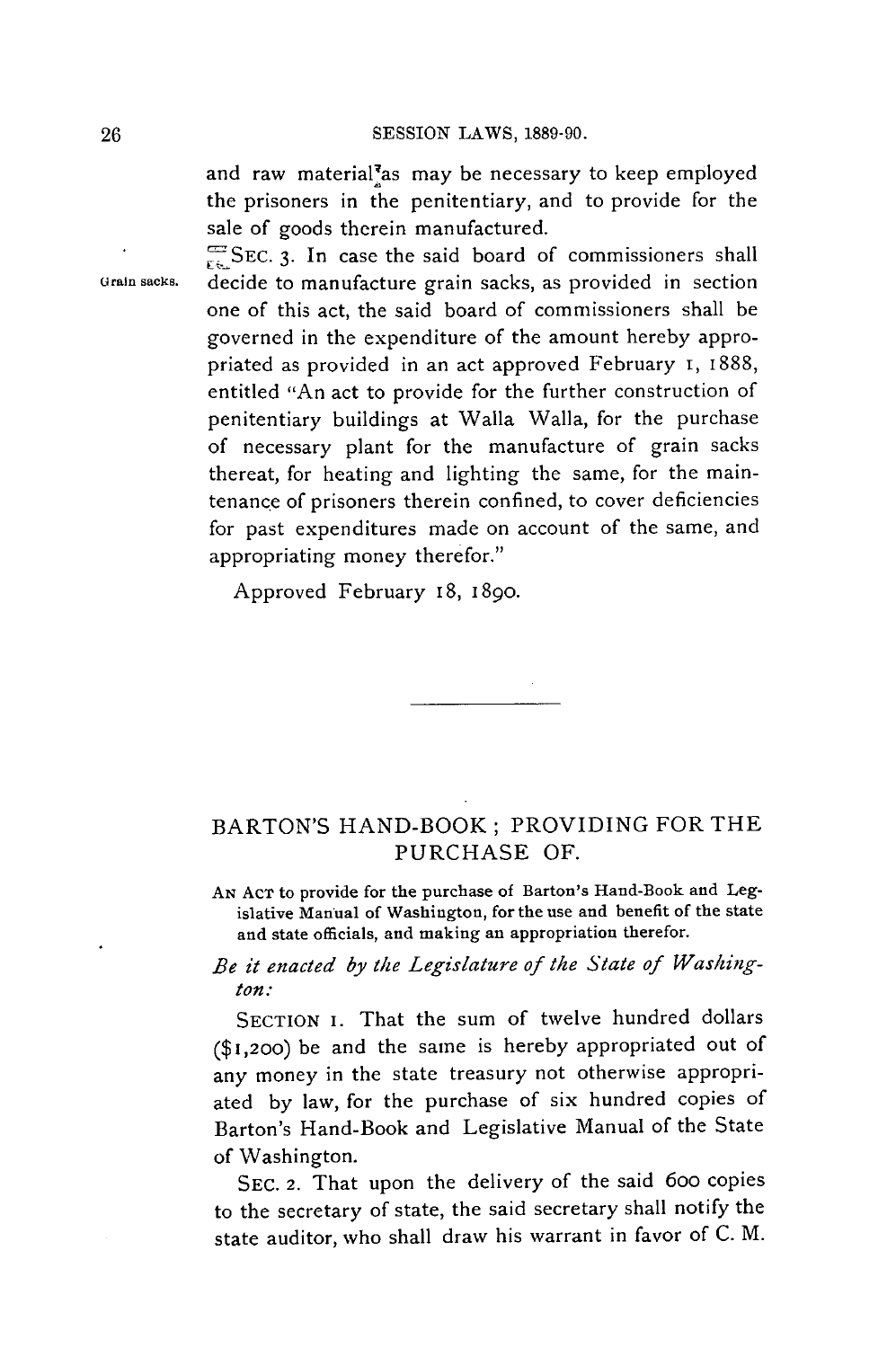Barton and T. H. Boyd, on the state treasurer for the amount named in section one.

SEC. 3. That the secretary of state shall deliver three **How distri**copies of said books to each of the members of the senate and house of representatives, judges of the supreme court and superior courts of the state, three of said books to the governor, lieutenant governor, auditor, secretary of state, treasurer, attorney general, superintendent of public instruction and commissioner of public lands, one of said books to each of the members of the late constitutional convention, members of the board of education, to each of the county school superintendents, and the state librarian.

**SEC.** 4. That one of the said books be sent **by** the secretary of state to each of the libraries of the several states and territories of the Union, in exchange for books of a similar character for the state library of Washington, and that any of said books remaining in the possession of the secretary of state, after such distribution is made, shall be distributed *pro rata* **by** the secretary among the educational institutions of the state.

Approved March **28,** 1890.

## EXECUTIVE **AND** JUDICIAL DEPARTMENT.

**AN ACT** making appropriations for sundry civil expenses of the State Government for the fiscal term beginning November 18th, 1889, and ending March 31st, 1891, and for other purposes.

*Be it enacted by the Legislature of the State of Washington.*

SECTION **i.** That the following sums, or so much thereof as shall severally be found necessary, be and the same are hereby appropriated out of any moneys in the general fund of the state treasury for the purposes hereinafter expressed, for the fiscal term beginning on the eighteenth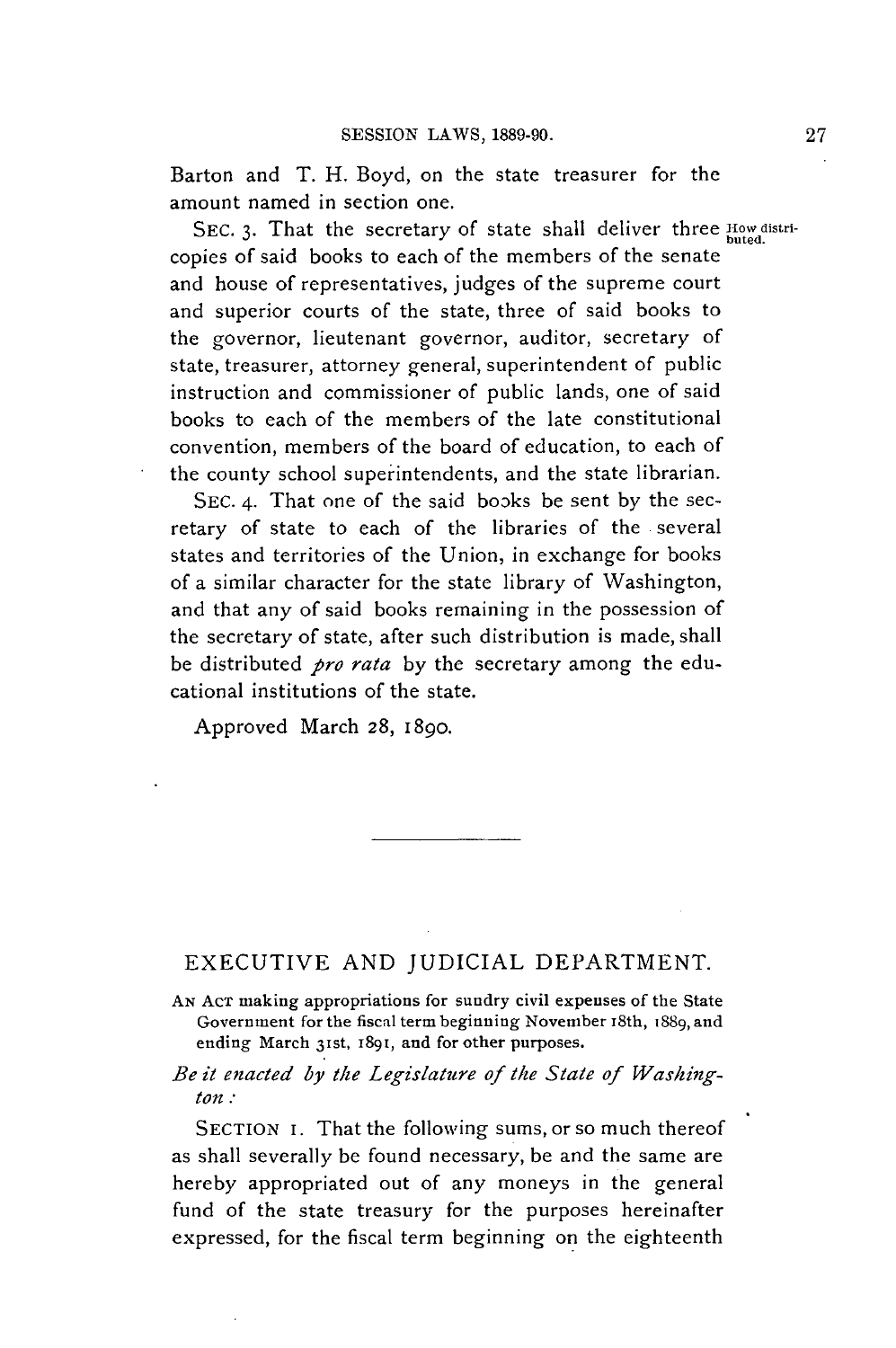# **SESSION** LAWS, **1889-90.** day of November, eighteen hundred and eighty-nine, and

ending on the thirty-first day of March, eighteen hundred For the gov- and ninety-one, viz.: For salary of the governor at four thousand dollars a year, five thousand four hundred and seventy-seven dollars and seventy-eight cents **(\$5,477.78).** For salary of a private secretary for the governor at eighteen hundred dollars per year, two thousand four hundred and sixty-five dollars  $(\$2,465)$ . For salary of a messenger,who shall also be janitor, in office of the governor, at three hundred and sixty dollars per year, four hundred and ninety-three dollars (\$493). For rent of governor's office at three hundred dollars per year, four hundred and ten dollars and eighty-four cents **(\$410.84).** For furniture for office of governor, three hundred dollars **(\$3oo).** For fuel, light, postage, telegraphing, stationery, miscellaneous and incidental expenses of the governor's office at six hundred dollars per year, eight hundred and twenty-one dollars and sixty-seven cents **(\$821.67).** For **For lieutenant** salary of the lieutenant governor at one thousand dollars per year, one thousand three hundred and sixty-nine dol- For the secre- lars and forty-five cents (\$1,369.45). For salary of sec-<br>tary of state. retary of state at twenty-five hundred **(\$2,500)** dollars a year, three thousand four hundred and sixteen **(\$3,416.95)** dollars and ninety-five cents. For salary of chief clerk for secretary of state at **\$1,500** per year, two thousand and **fifty** dollars and nineteen cents **(\$2,050.19).** For salary of recording clerk for secretary of state at one thousand dollars per year, one thousand three hundred and sixtyseven and **9-loo** dollars *(\$1,367.09).* For rent of secretary's office at \$360 per year, four hundred and ninety-two and 2-100 dollars (\$492.02). For fuel, light, water and janitor for secretary's office at **\$400** a year, five hundred and forty-six and **76-loo** dollars **(\$546.76).** For postage for office of secretary of state at \$6oo a year, eight hundred and twenty dollars **(\$820).** For stationery, printing and incidental expenses of office of secretary of state, three hundred dollars **(\$300).** For furniture for office of secretary of state, five hundred dollars (\$500). For extra clerical assistance for the secretary of state, to be paid only upon certified vouchers, an amount not to exceed one

**governor.**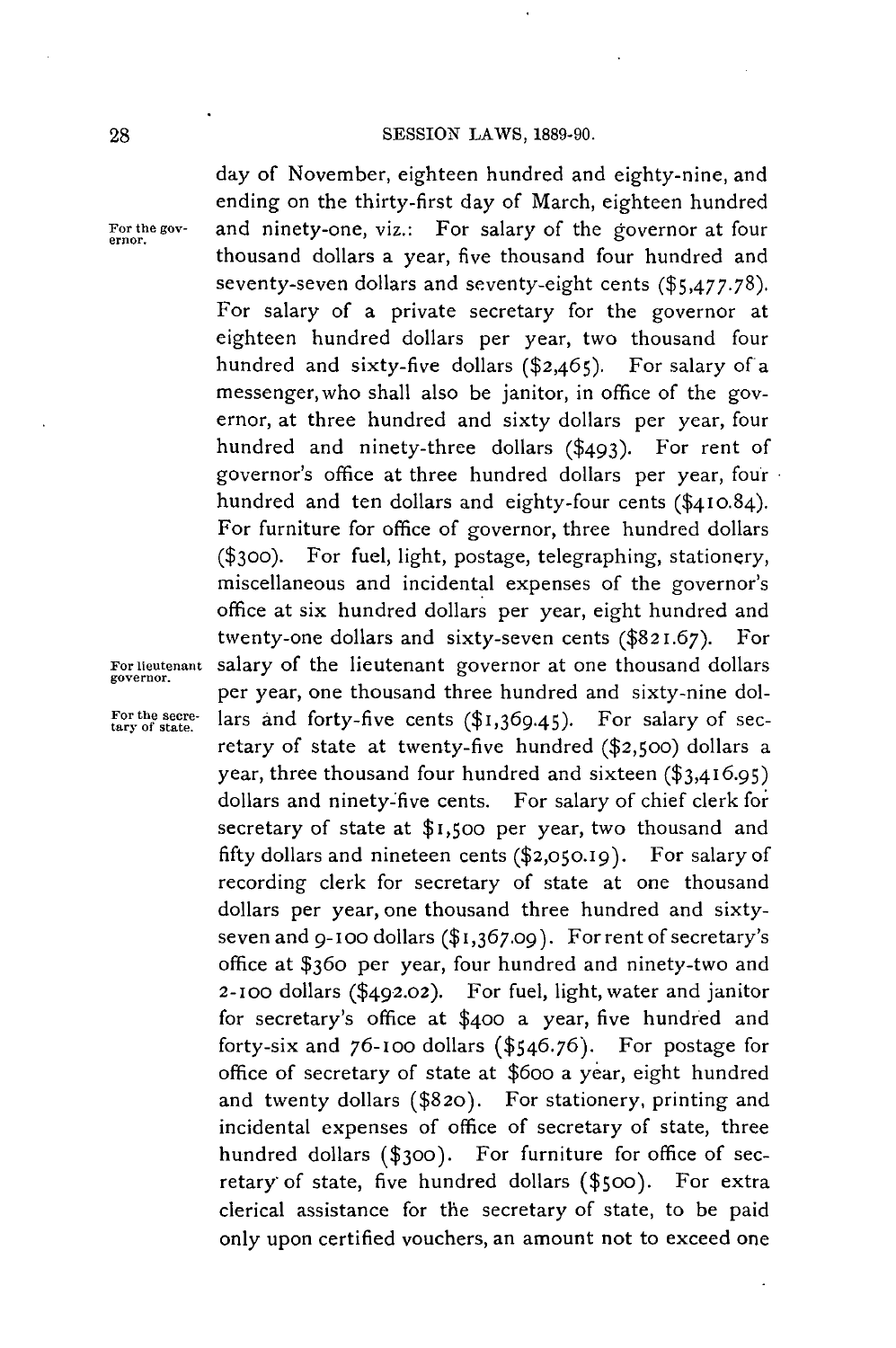thousand dollars, or so much thereof as may be necessary. For salary of state auditor at \$2,000 a year, two thou- For the state sand seven hundred and thirty-three and 61-100 dollars **(\$2,733.61).** For salary of deputy for state auditor at **\$1,200** per year, one thousand six hundred and fortythree and  $33-100$  dollars  $($1,643.33)$ . For salary of clerk in office of state auditor at **\$9oo** per year, one thousand two hundred and thirty-two and 50-100 dollars (\$1,232.50). For rent of office of state auditor at **\$300** per year, four hundred dollars **(\$400).** For postage, stationery, lights, fuel and incidental expenses of office of state auditor at **\$300** per year, four hundred dollars **(\$400).** For the following special supplies in office of state auditor: Blank books, one hundred and **fifty (\$150)** dollars; blank warrants and vouchers,one hundred **(1oo)** dollars; seals, ten (io) dollars; stove and fixtures,twenty-five **(25)** dollars; office furniture, carpets, etc., three hundred **(300)** dollars; total, five hundred and eighty-five (585) dollars. For salary of state *for the state te saurer*. treasurer at **\$2,000** per year, two thousand.seven hundred and thirty-three and 61-ioo dollars **(2,733.61).** For rent, fuel, lights, stationery, postage in office of state treasurer, eight hundred and twenty dollars **(\$820).** For printing and advertising expenses of state treasurer, sixty dollars (\$6o). For furniture for office of state treasurer, **\$200.** For clerical assistance in the office of the state treasurer, to be paid only upon vouchers properly certified, six hundred dollars. For salary of superintendent of public in- **For the super**struction at \$2,500 per year, three thousand four hundred **public instruc**and twenty-three and **33-oo** dollars **(\$3,423.33).** For traveling expenses of superintendent of public instruction, \$800. For salary of clerk of superintendent of public instruction, \$5oo. For rent of office of superintendent of public instruction, three hundred sixty dollars (\$360). For fuel and lights of office of superintendent of public instruction, sixty dollars (\$6o). For record books and miscellaneous stationery for office of superintendent of public instruction, one hundred and forty dollars **(\$140).** For postage and express charges for office of superintendent of public instruction, four hundred and **fifty** dollars **(\$450).** For furniture of office of superintendent of pub-

**29**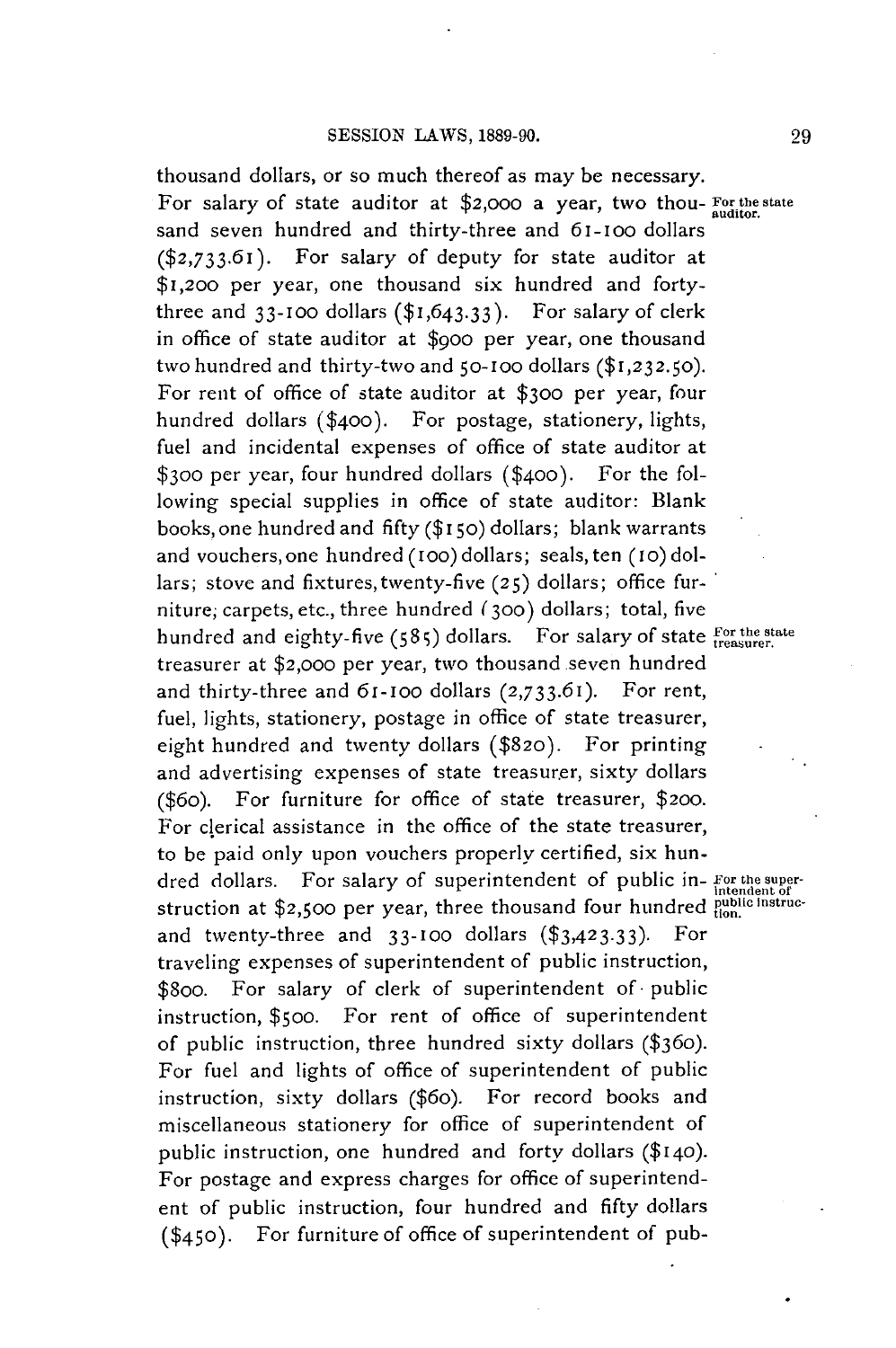lic instruction, three hundred dollars **(\$300).** For the public printing, for the public binding, and for paper and For public material used for the public printing, as provided by an act entitled "An act to provide for the state printing and binding, fixing the compensation of the state printer, prescribing his duties, and to provide for the purchase of printing and binding materials," approved February 19, 1890, forty thousand (40,ooo) dollars. For advertising for bids and for furnishing paper and the printing and distribution of detail property assessment blanks for the year 1890, under direction of the state auditor, seven hundred and **fifty** dollars. For advertising for bids for furnishing materials and printing state bonds, to be issued in pursuance of "An act to provide for the payment of the debt of the Territory of Washington," approved February **26,** 18go, five hundred dollars. For expenses in the transportation of insane persons to the state hospital for the insane, For transport- eighteen thousand dollars. For expenses in transporting ing state con-<br> **state convicts** to the state penitentiary, fifteen thousand dollars. For cost bills in convictions for felony before the superior courts, chargeable against the state, twenty-five For extradition thousand dollars. For extradition expenses, two thousand **Proclamations** five hundred dollars. For official proclamations of the governor, one thousand five hundred dollars. For ex-**University.** penses of the board of regents of the state university, **State land com-** eight hundred dollars. For salary of state land commis- **missioner.** sioner at \$2,000 per annum, **\$2,733.66;** for clerk hire, **\$2,500;** for office rent, \$480; for office furniture, **\$300;** for postage, **\$300;** for incidental expenses, \$I5o. For **Att'ygeneral.** salary attorney general at \$2,000 per annum, **\$2,733.66;** for traveling expenses, \$5oo; for office rent and fur-**Supreme** niture, \$5oo. For salaries supreme judges at **\$4,000** judges. Supremecourt per annum, **\$27,388.75.** For salary clerk supreme court **clerk and court expenses.** at \$2,000 per annum, **\$2,733.66;** for rent of office of clerk and court room, \$9oo; for pay of bailiffs, crier and janitor, \$2,260; for fuel, lights and record books, **\$300;** for blanks, stationery, printing, etc., \$400; for furniture and contingent expenses, \$8oo; for safe for supreme court, \$5oo; for purchase supreme court Supreme court reports, \$750. For salary reporter, \$2,054. For sala-